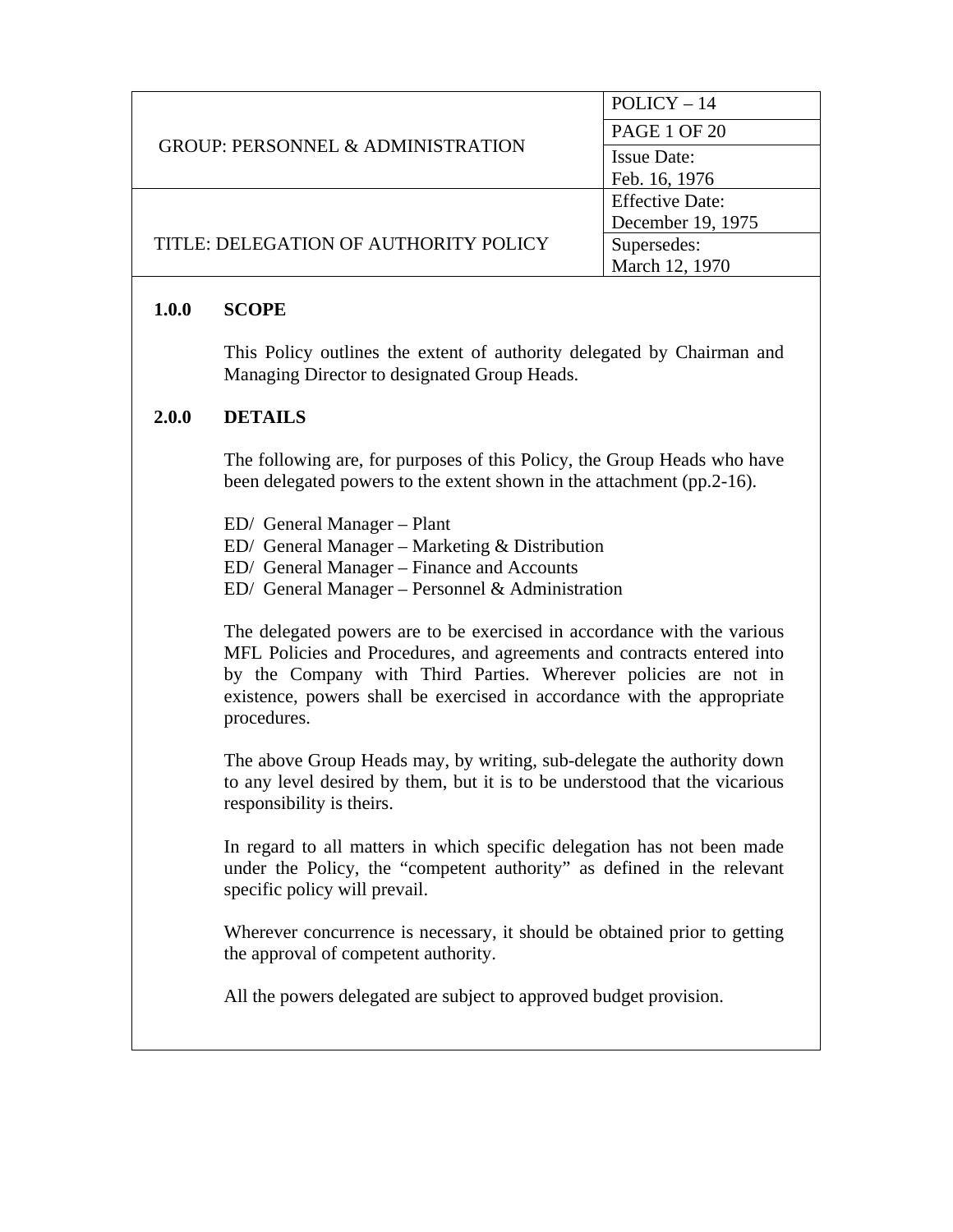|                             |                                                                                                                                                 |                                                                                                                                      | $POLICY-14$         |                   |           |           |
|-----------------------------|-------------------------------------------------------------------------------------------------------------------------------------------------|--------------------------------------------------------------------------------------------------------------------------------------|---------------------|-------------------|-----------|-----------|
|                             | TITLE: DELEGATION OF AUTHORITY POLICY                                                                                                           |                                                                                                                                      | <b>PAGE 2 OF 20</b> |                   |           |           |
|                             | GM(P)<br>- General Manager – Plant<br>GM (M&D)<br>GM(F & A)<br>GM(P & A)<br>- Executive Director<br><b>ED</b>                                   | - General Manager- Marketing & Distribution<br>- General Manager-Finance & Accounts<br>- General Manager- Personnel & Administration |                     |                   |           |           |
| A<br>Approve<br>C<br>Concur | - Recommend<br>$R_{\perp}$<br>- Implement<br>$\mathbf{I}$                                                                                       |                                                                                                                                      |                     |                   |           |           |
| S.No                        | <b>Nature of Powers</b>                                                                                                                         | <del>Extent of</del><br><b>Powers</b>                                                                                                | <b>GM</b>           | <b>GM</b>         | <b>GM</b> | <b>GM</b> |
|                             |                                                                                                                                                 |                                                                                                                                      |                     | Plant M&D F&A P&A |           |           |
| A.<br>a                     | <b>1 MANUFACTURE</b><br>Operations<br>Plan, change and modify,<br>product mix, pattern of<br>production or packing &<br>marking specifications. | As approved<br>by<br>Board/CMD                                                                                                       | $\mathsf{A}$        | C                 |           |           |
| $\mathbf b$                 | Modify process designs<br>And equipment, and plan<br>shoutdowns, startups.                                                                      | Subject to<br>the<br>approval of<br><b>CMD</b>                                                                                       | $\mathsf{A}$        |                   |           |           |
| c                           | Advertise/call for tender<br>And accept tenders/<br>quotations for materials<br>and services                                                    | As limited<br>by<br>Purchase<br>Policy                                                                                               | A                   |                   |           |           |
| d                           | <b>Disposal of Capital Assets</b><br>instructions of the<br>Board*/CMD                                                                          | As limited<br>by                                                                                                                     | A                   | A                 | A         |           |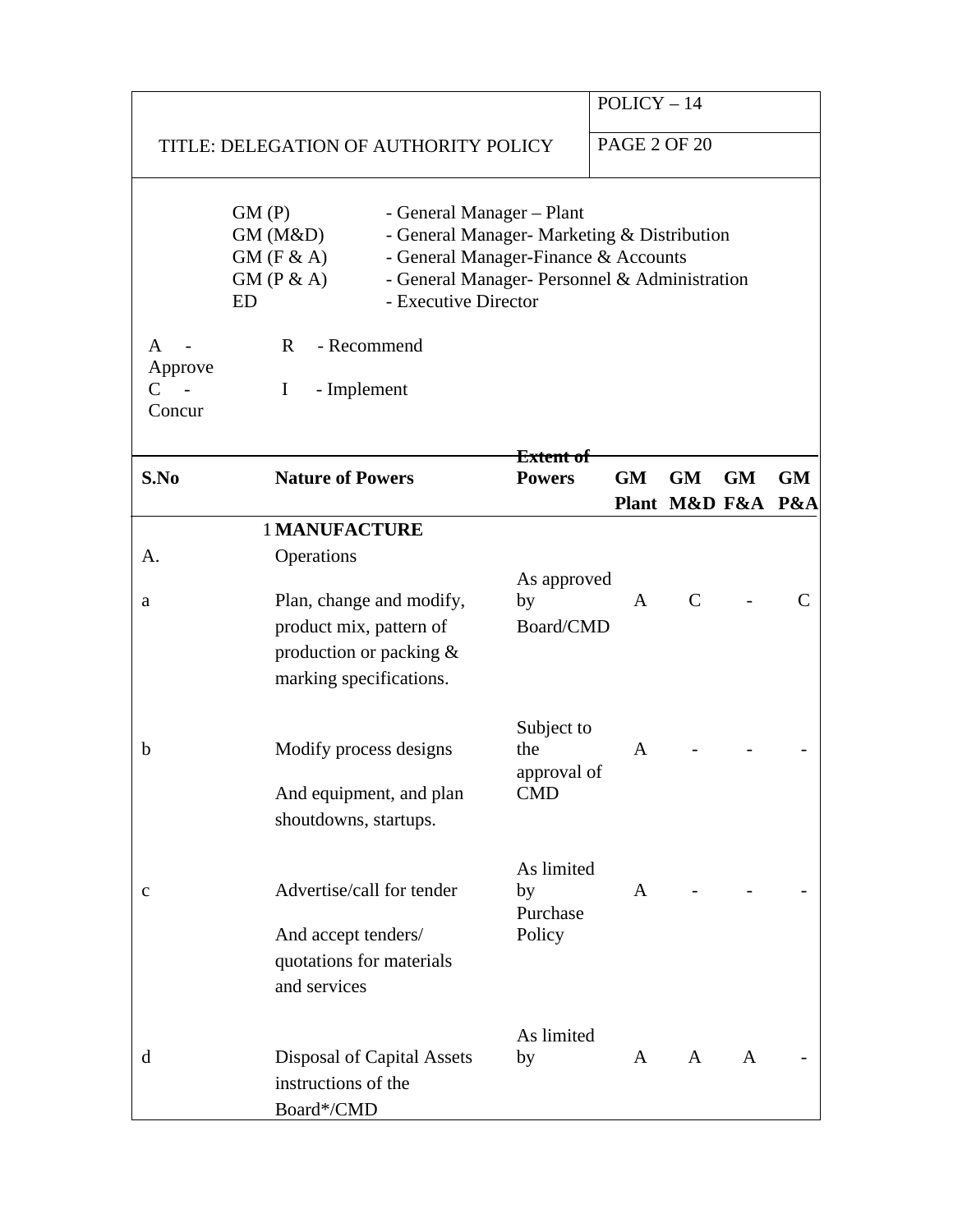|             |                                                                                                                                                                                                                            |                            |                           |                  | $POLICY-14$      |                     |  |     |  |
|-------------|----------------------------------------------------------------------------------------------------------------------------------------------------------------------------------------------------------------------------|----------------------------|---------------------------|------------------|------------------|---------------------|--|-----|--|
|             | TITLE: DELEGATION OF AUTHORITY POLICY                                                                                                                                                                                      |                            |                           |                  |                  | <b>PAGE 3 OF 20</b> |  |     |  |
|             |                                                                                                                                                                                                                            |                            |                           |                  |                  |                     |  |     |  |
| S.No        | <b>Nature of Powers</b>                                                                                                                                                                                                    | Extent of<br><b>Powers</b> | <b>GM</b><br><b>Plant</b> | <b>GM</b><br>M&D | <b>GM</b><br>F&A | <b>GM</b>           |  | P&A |  |
| e           | Production Planning and<br>Scheduling                                                                                                                                                                                      |                            | <b>Full Powers</b>        | $\mathsf{A}$     | $\mathsf{C}$     |                     |  |     |  |
| $\mathbf f$ | Scheduling Raw material<br>purchase/consumption                                                                                                                                                                            |                            | <b>Full Powers</b>        | $\mathsf{A}$     |                  |                     |  |     |  |
| g           | Quality standards within<br>approved specifications                                                                                                                                                                        |                            | <b>Full Powers</b>        | $\mathsf{A}$     | C                |                     |  |     |  |
| $\mathbf h$ | Issue of cold and hot work<br>permits                                                                                                                                                                                      |                            | <b>Full Powers</b>        | A                |                  |                     |  |     |  |
|             | * (1) Where the written down value of the asset to be disposed of, exceeds Rs.5<br>lakhs, the Chairman Managing Director shall report his recommendation to<br>the Board of Directors before the disposal action is taken; |                            |                           |                  |                  |                     |  |     |  |
| (2)         | In respect of Plant & Machinery, a Technical Committee consisting of                                                                                                                                                       |                            |                           |                  |                  |                     |  |     |  |
|             | General Manager – Plant or his delegate<br>a.                                                                                                                                                                              |                            |                           |                  |                  |                     |  |     |  |
|             | b. Deputy General Manager – Tech Services or his delegate                                                                                                                                                                  |                            |                           |                  |                  |                     |  |     |  |
|             | c. Deputy General Manager – maintenance or his delegate shall<br>give the disposal recommendations to the Chairman and<br>Managing Director for final approval.                                                            |                            |                           |                  |                  |                     |  |     |  |
| (3)         | The $G.M - F & A$ shall report regularly to the Board of Directors through<br>the General Manager - Personnel & Administration all cases of write-off                                                                      |                            |                           |                  |                  |                     |  |     |  |

Capital Assets in excess of Rs.2.5 lakhs (written-down value of the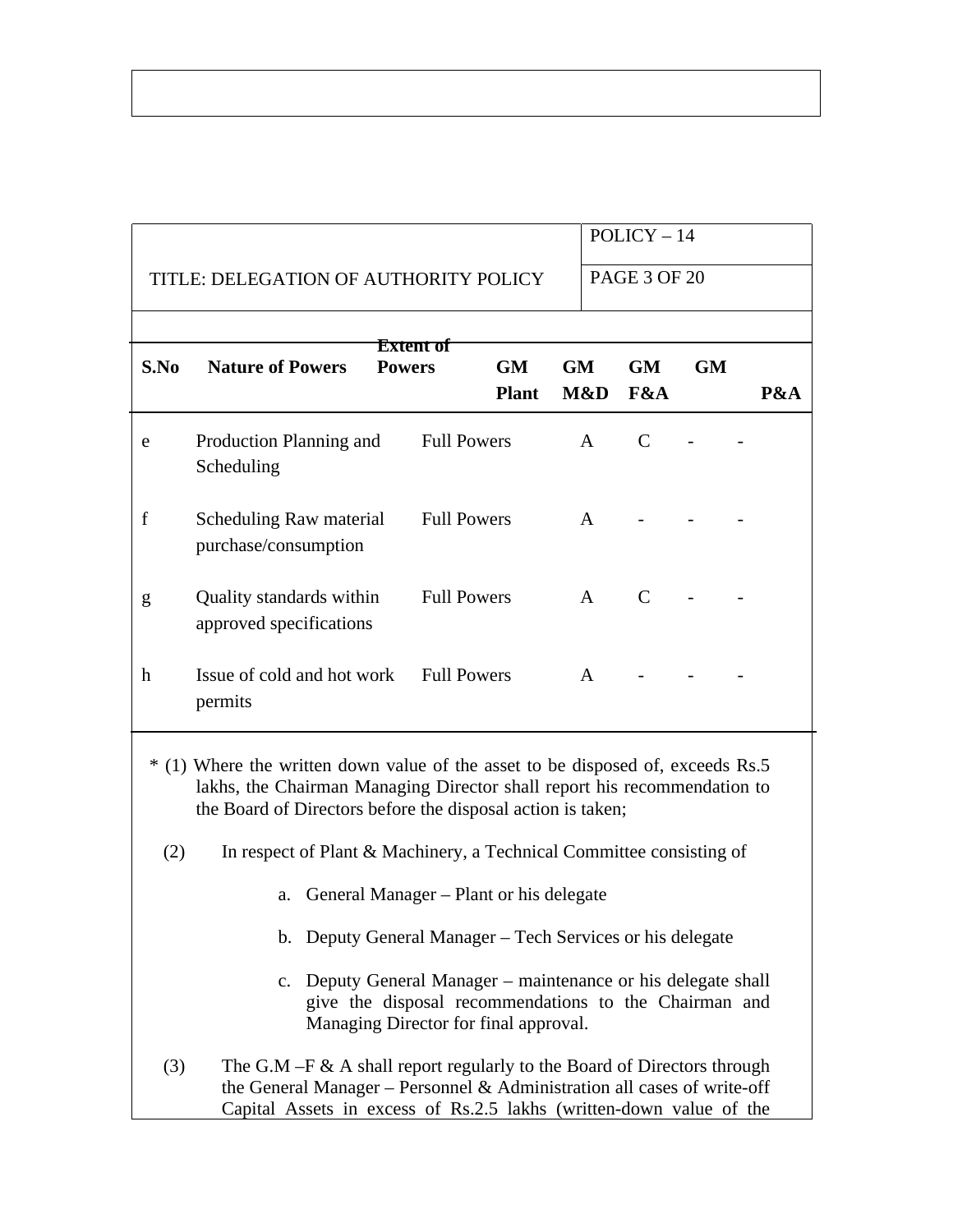|             |                                                                                                                                                 |                                                                                                   |              | POLICY-14                     |       |  |
|-------------|-------------------------------------------------------------------------------------------------------------------------------------------------|---------------------------------------------------------------------------------------------------|--------------|-------------------------------|-------|--|
|             | TITLE: DELEGATION OF AUTHORITY POLICY                                                                                                           |                                                                                                   |              | <b>PAGE 4 OF 20</b>           |       |  |
|             |                                                                                                                                                 |                                                                                                   |              |                               |       |  |
| S.No        | <b>Nature of Powers</b>                                                                                                                         | <b>Extent of Powers</b>                                                                           | <b>GM</b>    | <b>GM</b><br>Plant M&DF&A P&A | GM GM |  |
| B           | <b>Maintenance</b>                                                                                                                              |                                                                                                   |              |                               |       |  |
| a           | <b>Annual Maintenance</b>                                                                                                                       | As approved by<br>Board/CMD                                                                       | A            |                               |       |  |
| b           | <b>Emergency Maintenance</b>                                                                                                                    | <b>Post Notification</b><br>to CMD/GM(F&A)                                                        | $\mathsf{A}$ |                               |       |  |
| C           | <b>Job Planning</b>                                                                                                                             | <b>Full Powers</b>                                                                                | A            |                               |       |  |
| d           | Yard Supervision &<br>overall cleanliness of<br>the Plant                                                                                       | <b>Full Powers</b>                                                                                | A            |                               |       |  |
| e           | Fabrication of tools/<br>spares like bolts & nuts<br>in the MFL Machine shop<br>within maintenance<br>requirements and<br>accounts of the above | <b>Full Powers</b>                                                                                | A            |                               |       |  |
| $\mathbf f$ | Hire of equipments, men<br>to/from MRL & other<br>companies                                                                                     | Subject to hire of<br>matl. & equipment<br>policy. Report to<br>GM(F&A)for<br>issuing debit note/ | $\mathbf{A}$ |                               | C     |  |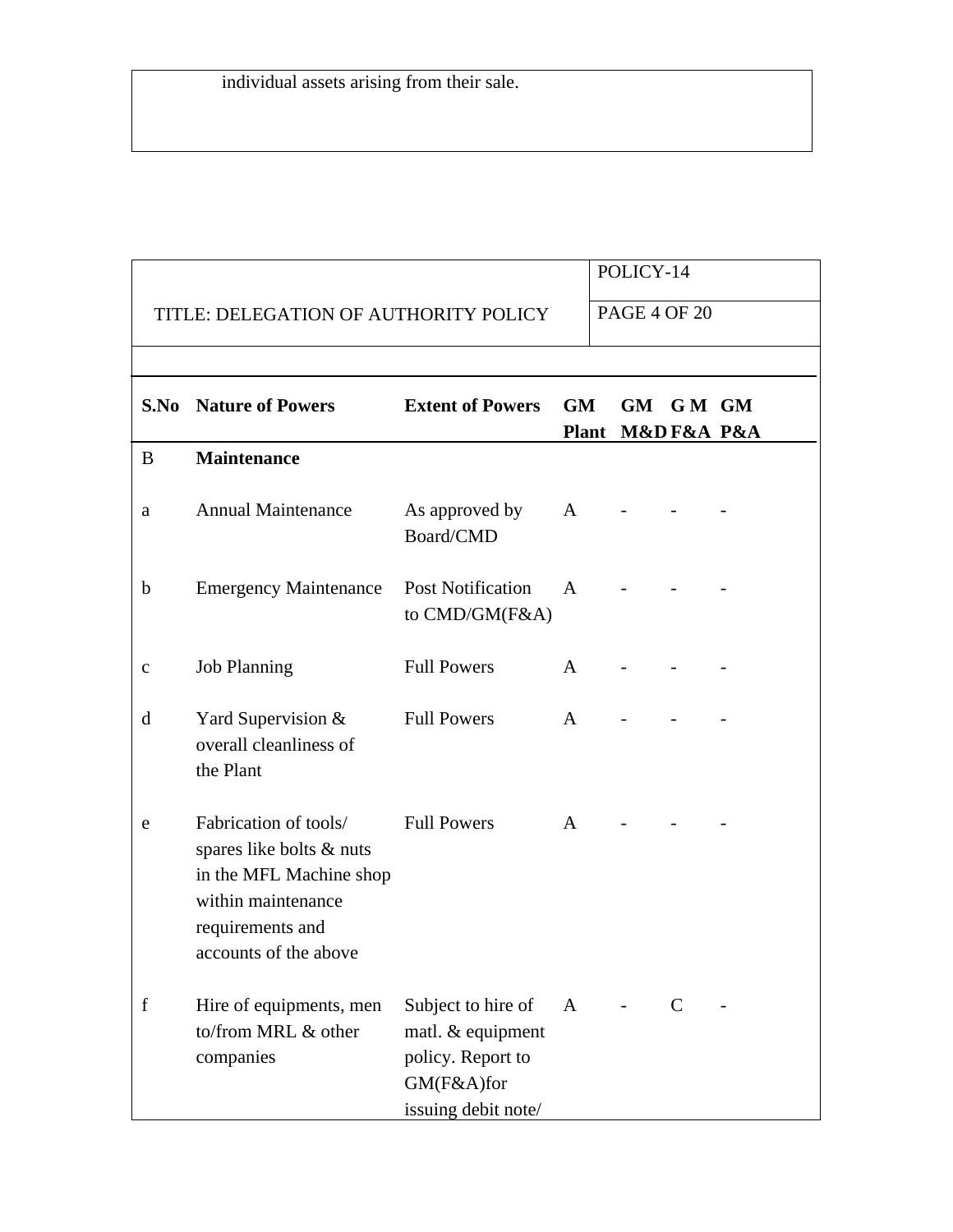## making payments.

|              |                                                                                                                                                          |                                                                                                                                     |                               | $POLICY-14$         |    |           |
|--------------|----------------------------------------------------------------------------------------------------------------------------------------------------------|-------------------------------------------------------------------------------------------------------------------------------------|-------------------------------|---------------------|----|-----------|
|              | TITLE: DELEGATION OF AUTHORITY POLICY                                                                                                                    |                                                                                                                                     |                               | <b>PAGE 5 OF 20</b> |    |           |
|              |                                                                                                                                                          |                                                                                                                                     |                               |                     |    |           |
| S.No         | <b>Nature of Powers</b>                                                                                                                                  | <b>Extent of Powers</b>                                                                                                             | <b>GM</b><br>Plant M&DF&A P&A | GM                  | GM | <b>GM</b> |
| $\mathsf{C}$ | <b>Technical Services</b>                                                                                                                                |                                                                                                                                     |                               |                     |    |           |
| a            | Substitute raw materials<br>by cheaper/better ones<br>subject to meeting<br>product specifications                                                       | Subject to the<br>approval of CMD                                                                                                   | A                             | C                   | C  |           |
| $\mathbf b$  | Authorise expenditure on<br>various items of capital<br>works including works<br>contracts                                                               | As approved by<br>Board/CMD<br>limited to the<br>amounts mentioned<br>in the Capital Work<br><b>Order Policy</b>                    | A                             |                     |    |           |
| C            | Excess over authorised<br>expenditure in budgeted<br>items                                                                                               | Limited to 10% of<br>the budgeted<br>allocation, with post<br>notification to CMD                                                   | $\mathsf{A}$                  |                     | C  |           |
| d            | Authorise expenditure on<br>Capital items for which<br>lump sum provision is<br>made for unforeseen<br>works in the budget,<br>including workds contract | As approved by<br>CMD, subject to<br>limit of Rs.50,000/-<br>per items of<br>unforeseen work,<br>limited to Rs.1,50,000<br>per year | A                             |                     | C  |           |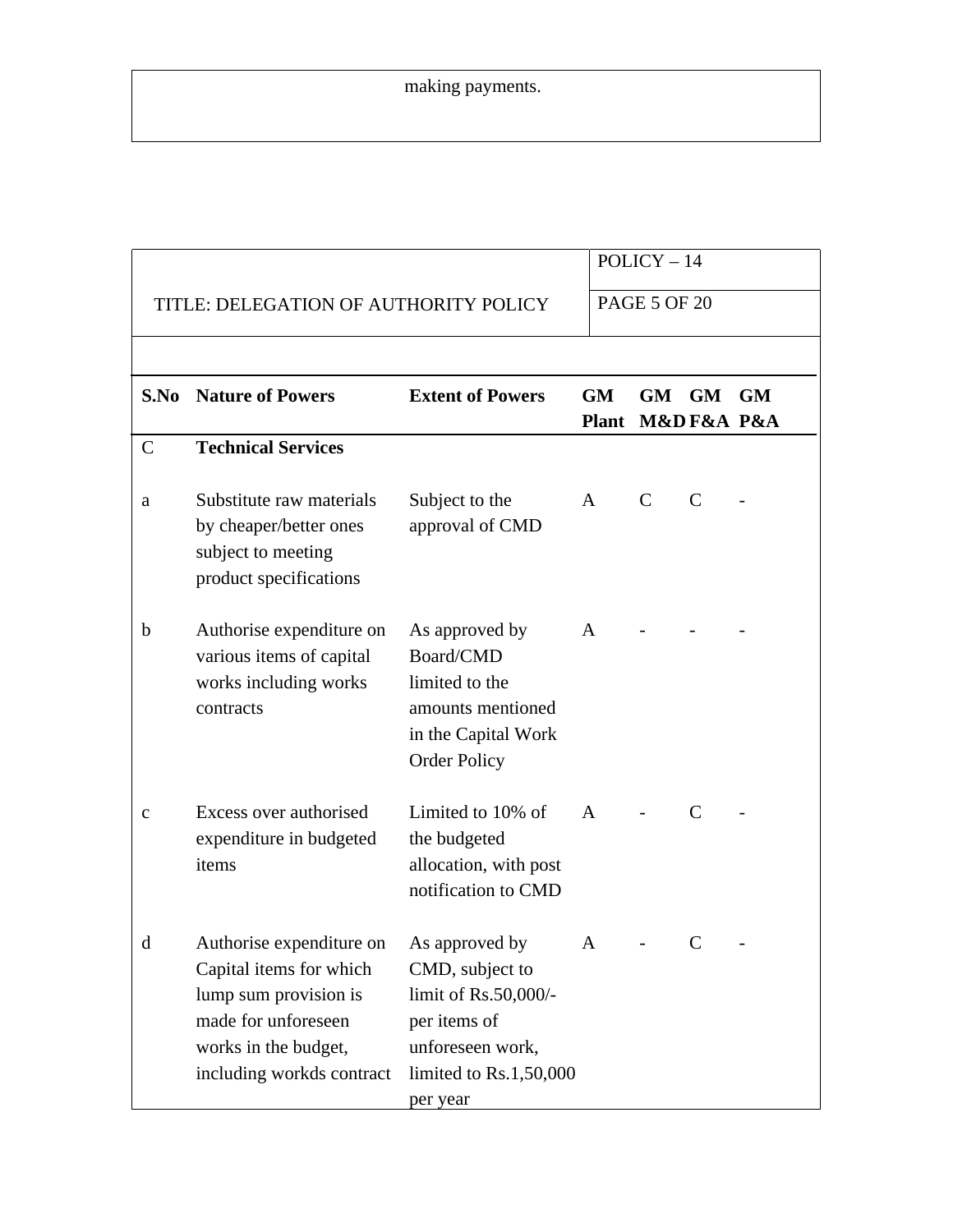|                           | TITLE: DELEGATION OF AUTHORITY POLICY                                                                                                                                                               |                                                                                                                                                           | $POLICY-14$               |                     |                        |  |  |  |
|---------------------------|-----------------------------------------------------------------------------------------------------------------------------------------------------------------------------------------------------|-----------------------------------------------------------------------------------------------------------------------------------------------------------|---------------------------|---------------------|------------------------|--|--|--|
|                           |                                                                                                                                                                                                     |                                                                                                                                                           |                           | <b>PAGE 6 OF 20</b> |                        |  |  |  |
|                           | <b>S.No</b> Nature of Powers                                                                                                                                                                        | <b>Extent of Powers</b>                                                                                                                                   | <b>GM</b><br><b>Plant</b> |                     | GM GM GM<br>M&DF&A P&A |  |  |  |
| e                         | Authorise expenditure on<br>items not provided for in<br>the budget                                                                                                                                 | In emergent<br>circumstances only<br>upto a limit of<br>Rs.5,000 at a time<br>with the concurrence<br>of GM(F&A)and<br>post notification to<br><b>CMD</b> | $\mathbf{A}$              |                     | $\mathsf{C}$           |  |  |  |
| f                         | Issue advertisements for<br>jobs/works/contracts                                                                                                                                                    | <b>Full Powers</b>                                                                                                                                        |                           |                     |                        |  |  |  |
| g                         | Accept/reject tenders for<br>works. Levy conditions for Policy<br>execution of work, levy<br>fines, penalties and take<br>appropriate action for<br>delayed completion or<br>speeding up completion | <b>Subject to Purchase</b>                                                                                                                                | A                         |                     | C                      |  |  |  |
| $\boldsymbol{\mathrm{h}}$ | Provide process, testing<br>Lab testing equipment<br>inspections including<br>testing of raw materials                                                                                              | <b>Full Powers</b>                                                                                                                                        | $\mathbf{A}$              |                     |                        |  |  |  |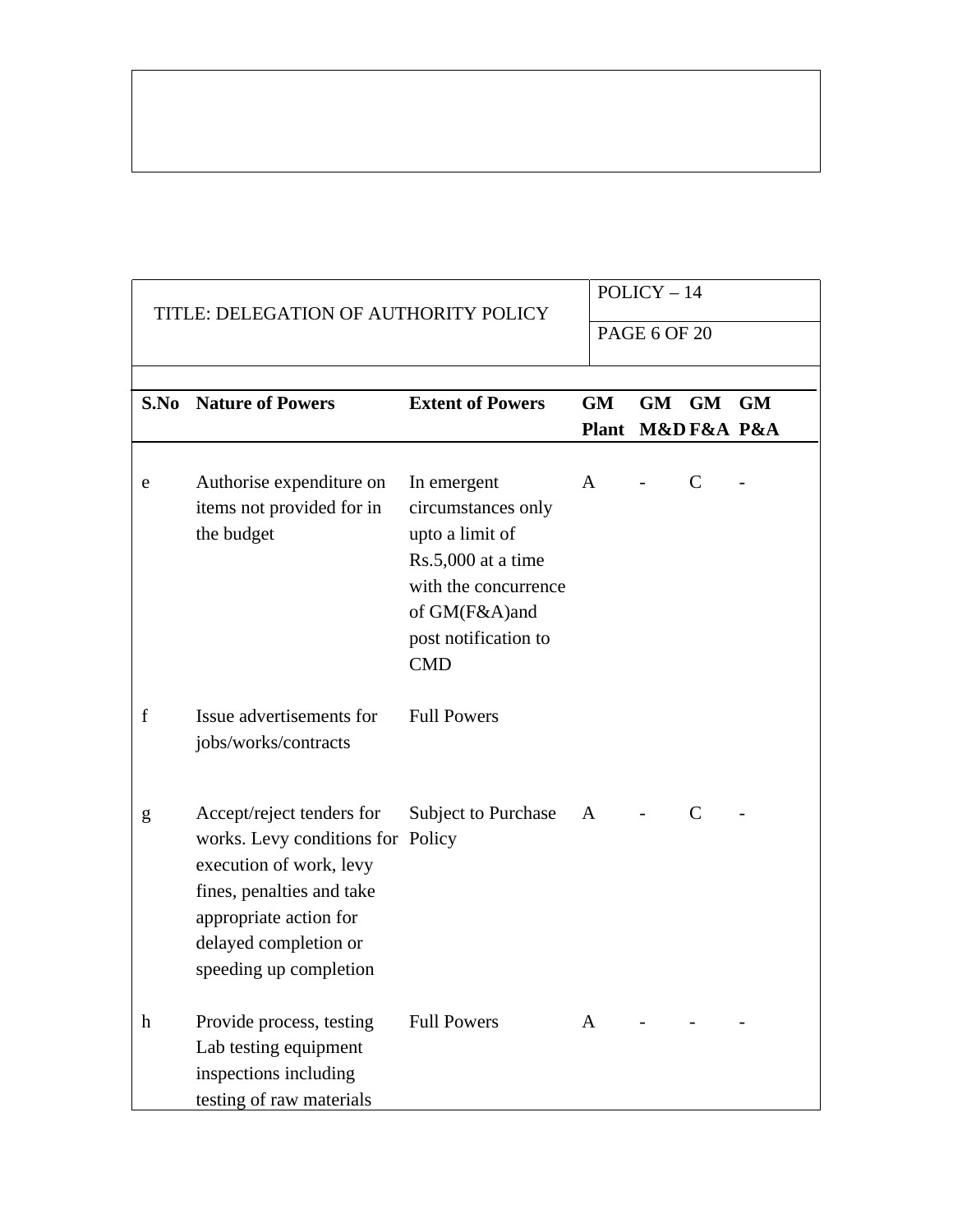| finished products,<br>chemicals etc.                       |                                    |                |                          |
|------------------------------------------------------------|------------------------------------|----------------|--------------------------|
| Provide Lab testing<br>facilities to others debit<br>notes | Report to GM(F&A) A<br>for raising | $\blacksquare$ | $\overline{\phantom{0}}$ |

|             |                                                                                                                                                                                        | $POLICY-14$                                                                                                                                                               |                     |                         |       |   |  |
|-------------|----------------------------------------------------------------------------------------------------------------------------------------------------------------------------------------|---------------------------------------------------------------------------------------------------------------------------------------------------------------------------|---------------------|-------------------------|-------|---|--|
|             | TITLE: DELEGATION OF AUTHORITY POLICY                                                                                                                                                  |                                                                                                                                                                           | <b>PAGE 7 OF 20</b> |                         |       |   |  |
|             | <b>S.No Nature of Powers</b>                                                                                                                                                           | <b>Extent of Powers</b>                                                                                                                                                   | <b>GM</b>           | GM<br>Plant M&D F&A P&A | GM GM |   |  |
| J           | Maintain approved list<br>of contractors                                                                                                                                               | <b>Full Powers</b>                                                                                                                                                        | $\mathbf{A}$        |                         |       |   |  |
| $\mathbf k$ | Ensure safety of plant and Full Powers<br>personnel, Issue of safety<br>apparels, safety bulletins<br>and safety education                                                             |                                                                                                                                                                           |                     |                         |       |   |  |
| $\bf{l}$    | Maintain Central Library Full Powers                                                                                                                                                   |                                                                                                                                                                           |                     |                         |       |   |  |
|             | D Stores                                                                                                                                                                               |                                                                                                                                                                           |                     |                         |       |   |  |
| a           | Advertise call, accept,<br>reject tenders/quotations<br>negotiate for supply of<br>materials and services<br>appropriate action for<br>delayed completion or<br>speeding up completion | As limited by<br>Purchase Policy-<br><b>Execution of</b><br>contracts, indemnity<br>bond & bank<br>guaranteed,<br>termination of<br>contracts to be<br>cleared by GM(P&A) | $\mathbf{A}$        |                         |       | C |  |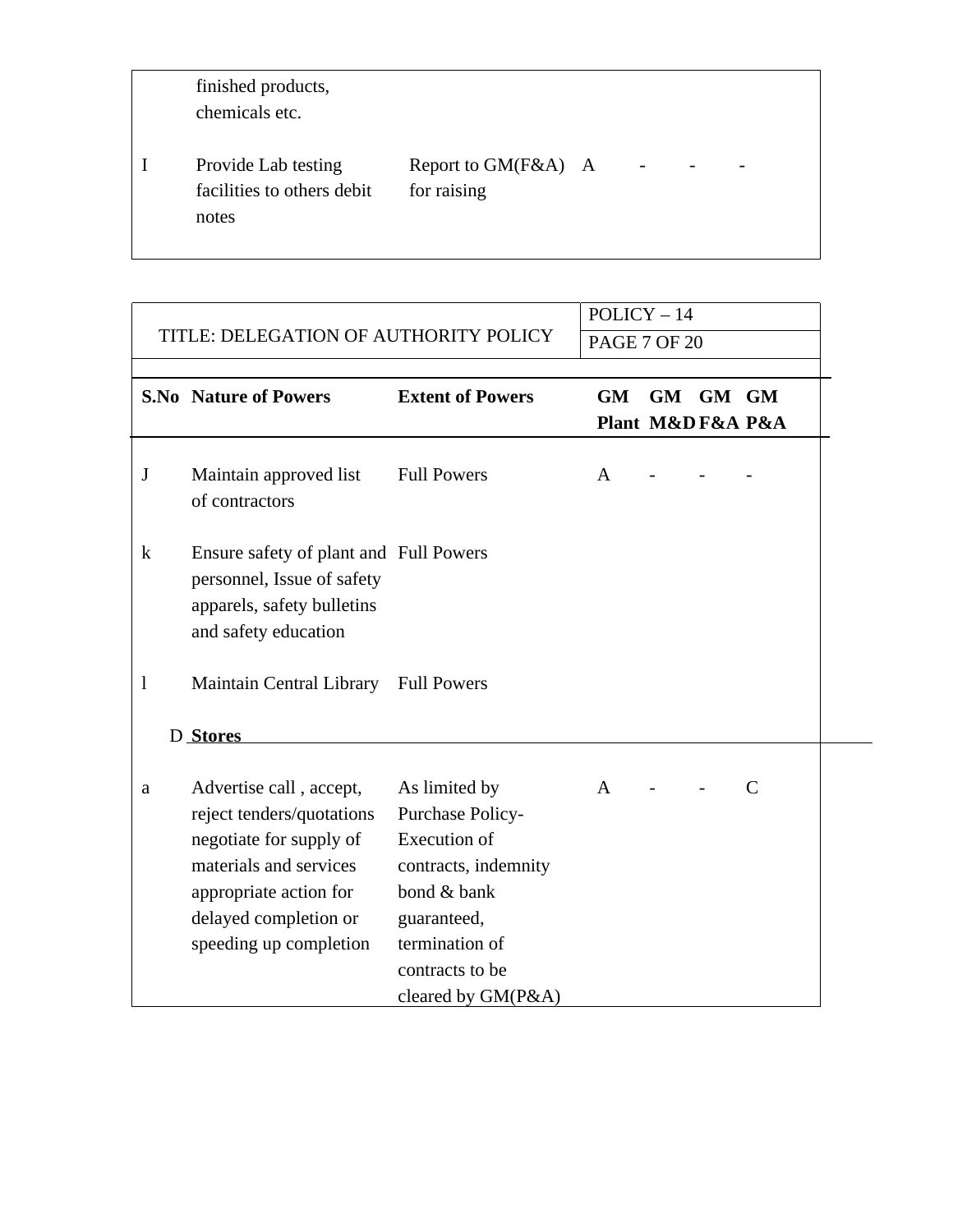| Contracts of value in     |                            |
|---------------------------|----------------------------|
| Excess of Rs.20 lakhs to  |                            |
| Be approved by Board.     |                            |
| Also award of contracts   |                            |
| On a single tender basis  |                            |
| Or nomination basis in    |                            |
|                           | Excess of Rs.1 lakh has to |
| Be notified to Board thru |                            |
| GM(P&A).                  |                            |

ſ

Ĕ

|   |                                                                                                                                                   |                                           |                               | $POLICY-14$         |              |   |
|---|---------------------------------------------------------------------------------------------------------------------------------------------------|-------------------------------------------|-------------------------------|---------------------|--------------|---|
|   | TITLE: DELEGATION OF AUTHORITY POLICY                                                                                                             |                                           |                               | <b>PAGE 8 OF 20</b> |              |   |
|   | <b>S.No</b> Nature of Powers                                                                                                                      | <b>Extent of Powers</b>                   | <b>GM</b><br>Plant M&DF&A P&A | GM GM GM            |              |   |
| b | Declare surplus equipments, Limited by scrap<br>unserviceable stores or scrap disposal policy<br>and arrange for their disposal                   |                                           | A                             |                     | C            |   |
| C | Appoint clearing agents for Limited by purchase<br>clearing and transporting of policy contracts to be<br>stores including plant and<br>machinery | cleared thru GM(P&A).                     | A                             |                     |              | C |
| d | Accept/reject materials<br>including raw materials,<br>spares, plant and machinery<br>equipment, etc.                                             | Full powers as per<br>policy and contract | A                             | $\mathsf{A}$        | $\mathsf{A}$ | A |
| e | Authorise issue of materials Full powers<br>thru MIN/Return of material<br>thru MRN etc.                                                          |                                           | $\mathsf{A}$                  | A                   | A            | A |
| f | Authorise issue of materials Full powers<br>outpasses                                                                                             |                                           | A                             | $\mathsf{A}$        | $\mathsf{A}$ | A |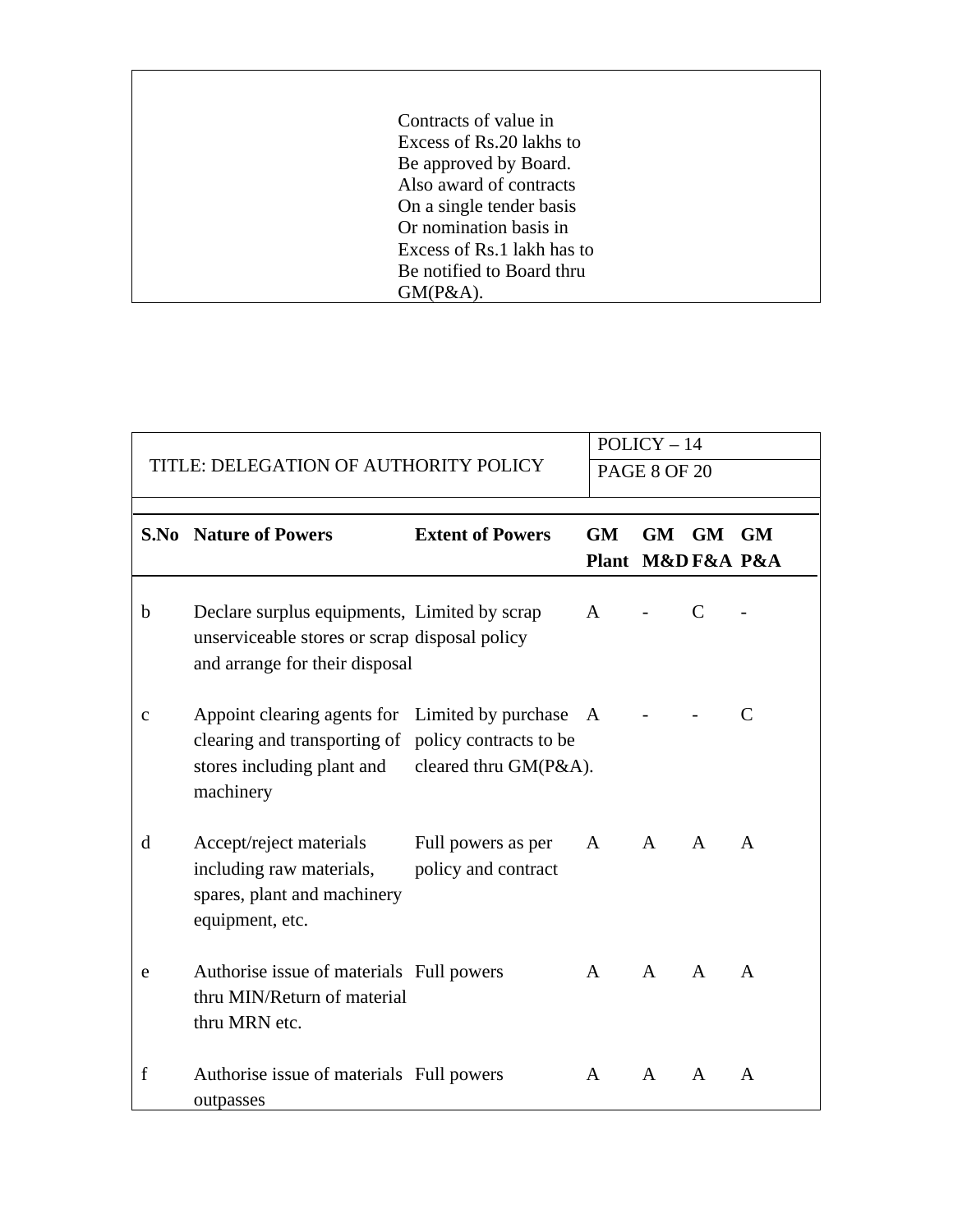| g | Stationery and forms control Full powers with A A A A                                                                                                      | systems clearance                                      |   |  | $\mathsf{A}$ |
|---|------------------------------------------------------------------------------------------------------------------------------------------------------------|--------------------------------------------------------|---|--|--------------|
| h | Write off shortage of stores Rs.15,000 per<br>& spares<br>{Except as provided post notification to<br>CMD {in Policy reg.<br>{Asset Disposal<br>{Write Off | transaction upto<br>Rs.1,00,000 per year<br><b>CMD</b> | A |  |              |
|   |                                                                                                                                                            |                                                        |   |  |              |

|                                       | POLICY-14           |
|---------------------------------------|---------------------|
| TITLE: DELEGATION OF AUTHORITY POLICY | <b>PAGE 9 OF 20</b> |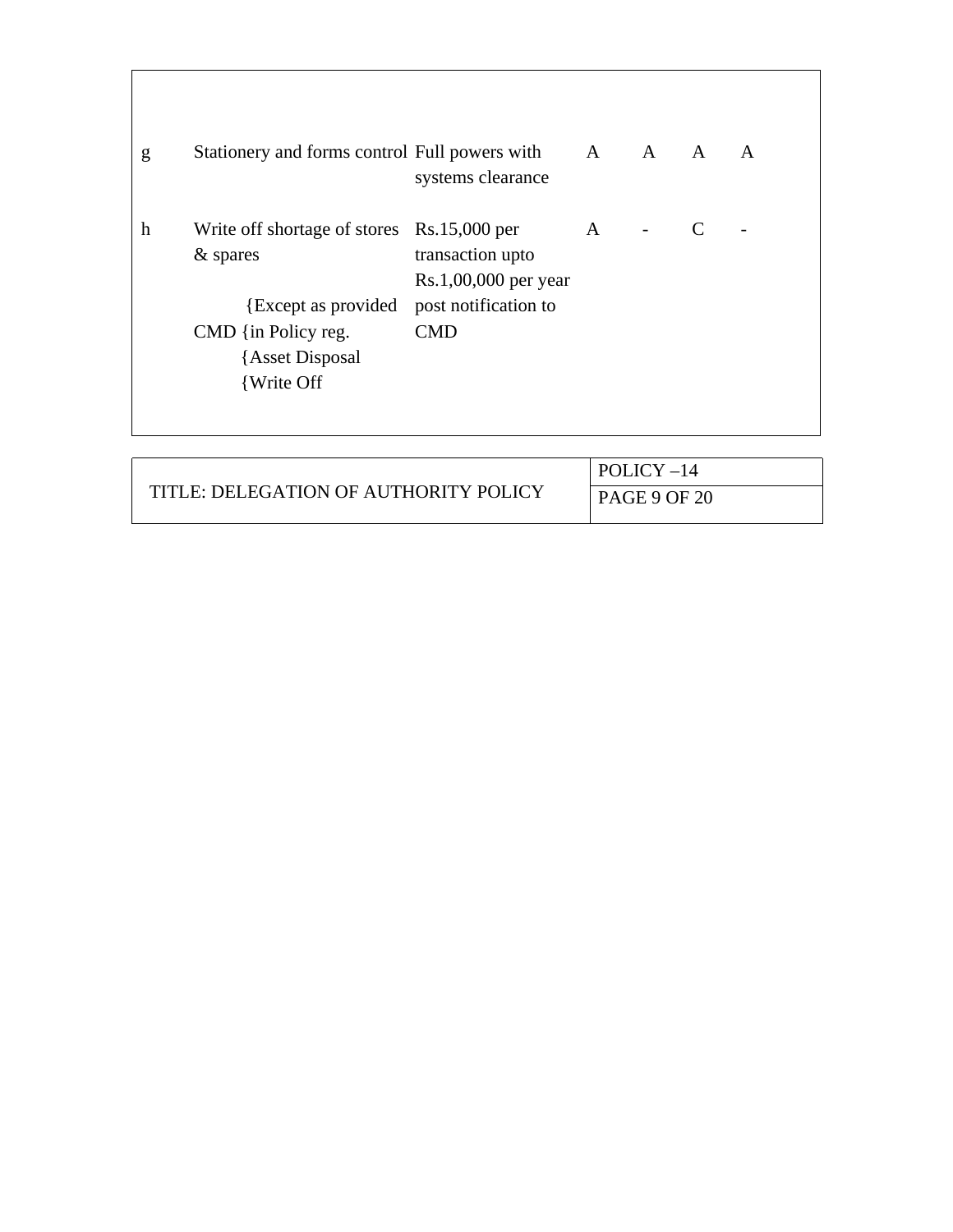|              | <b>S.No Nature of Powers</b>                                                                                                                                                | <b>Extent of Powers</b> | <b>GM</b> | GM GM GM<br>Plant M&D F&A P&A |              |   |
|--------------|-----------------------------------------------------------------------------------------------------------------------------------------------------------------------------|-------------------------|-----------|-------------------------------|--------------|---|
| $\mathsf{l}$ | Maintain approved list of<br>vendors                                                                                                                                        | Full powers             | A         |                               |              |   |
| j            | Custody of materials<br>including fixed assets                                                                                                                              |                         | A         | $\mathsf{A}$                  | $\mathsf{A}$ | A |
| k            | Procure raw material spares Full powers subject to<br>for plant and machinery etc. Purchase Policy/Powers<br>including issue of<br>advertisements, calling<br>tenders, etc. | of Board/CMD            | A         |                               |              |   |
| II.          | <b>MARKEITNG &amp; DISTRIBUTION</b>                                                                                                                                         |                         |           |                               |              |   |
| A            | <b>Marketing</b>                                                                                                                                                            |                         |           |                               |              |   |
| a            | Sale of products or withhold Within terms of<br>sale to particular customers agreement approved by                                                                          | Board/CMD               |           | A                             | $\mathsf{C}$ |   |
| b            | Pricing products and special As approved by<br>prices for slow moving<br>products                                                                                           | Board/CMD               |           | $\mathbf{A}$                  | $\mathsf{C}$ |   |
| C            | Grant commissions/discounts As approved by                                                                                                                                  | Board/CMD               |           | A                             |              |   |
| d            | Sales adjustments for issue<br>of credits/debit notes for<br>Mistake in rates/discounts/ST<br>/rail freight/short receipts/<br>Loss in transit                              | Full powers             |           | A                             | C            |   |

ſ

Ē.

|                                       | $POLICY-14$          |
|---------------------------------------|----------------------|
| TITLE: DELEGATION OF AUTHORITY POLICY | <b>PAGE 10 OF 20</b> |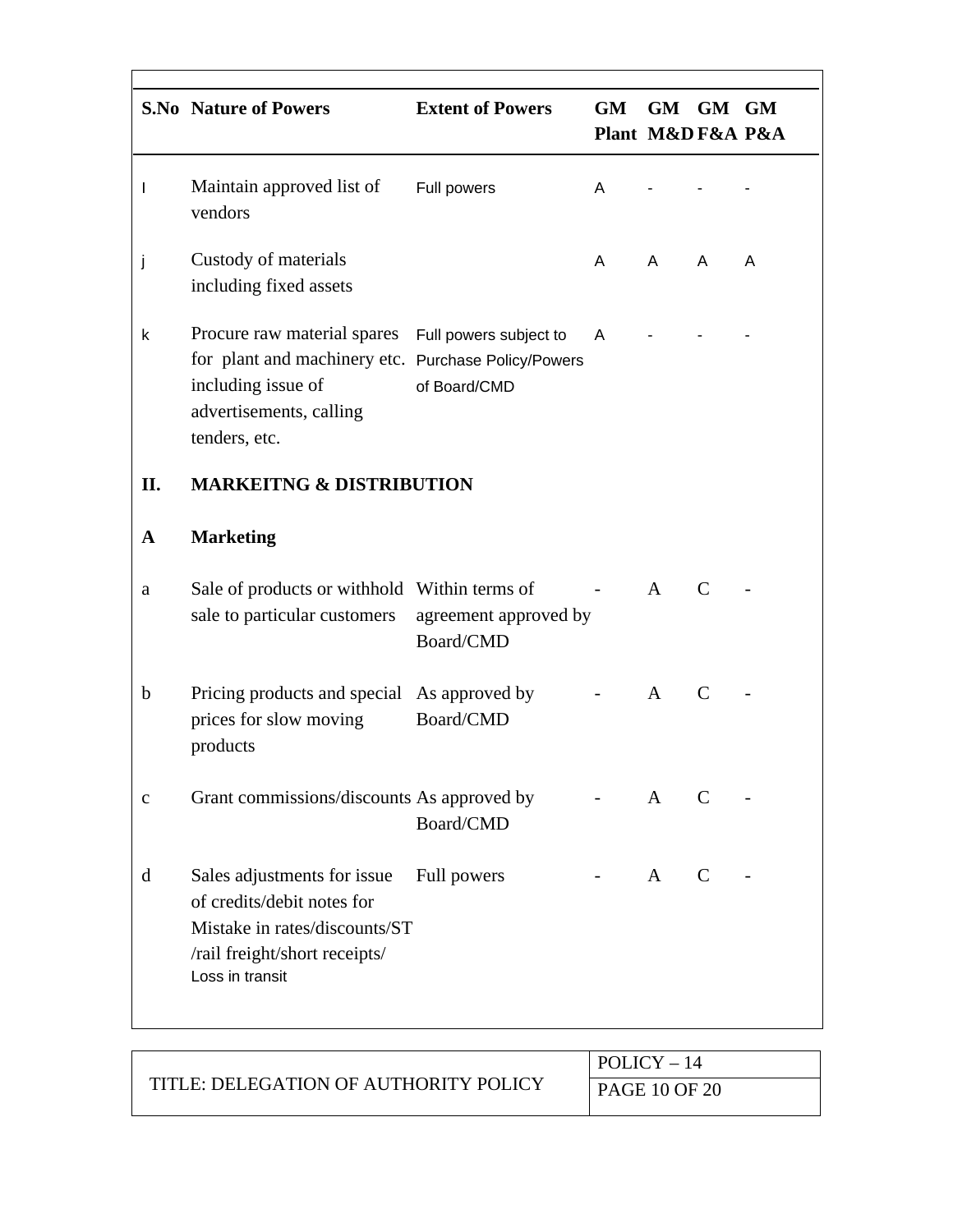|             | <b>S.No</b> Nature of Powers                                                                                                                      | <b>Extent of Powers</b>                                                             | <b>GM</b><br>Plant M&D F&A P&A | GM  | <b>GM</b>    | GM |
|-------------|---------------------------------------------------------------------------------------------------------------------------------------------------|-------------------------------------------------------------------------------------|--------------------------------|-----|--------------|----|
| е           | Issue debit notes for<br>realisation of interest/service<br>charges                                                                               | Full powers                                                                         |                                | A   | C            |    |
| f           | Fix terms of agreement for<br>sales contracts                                                                                                     | As approved by Board/ -<br>CMD Agreement &<br>Contracts to be cleared<br>by GM(P&A) |                                | A   | C            |    |
| g           | Conclude/terminate<br>agreement                                                                                                                   | -do-                                                                                |                                | A   | $\mathsf{C}$ |    |
| $\mathbf h$ | Purchase of stationery and<br>supplies for Ares Offices                                                                                           | Within budgeted limit -                                                             |                                | A   |              |    |
| $\mathbf I$ | Approve hiring of<br>accommodation on adhoc<br>basis for conducting training<br>programs organized by M&D<br>Group and conducting FOs'<br>meeting | Upto Rs.1,500 per<br>time                                                           |                                | A   |              |    |
| j           | Disposal of unserviceable Upto a value of<br>packing materials                                                                                    | Rs.5,000 per time                                                                   |                                | A   |              |    |
| $\bf k$     | Dispose off-spec products                                                                                                                         | Limited by Fertilizer -<br>Control Order                                            |                                | A C |              |    |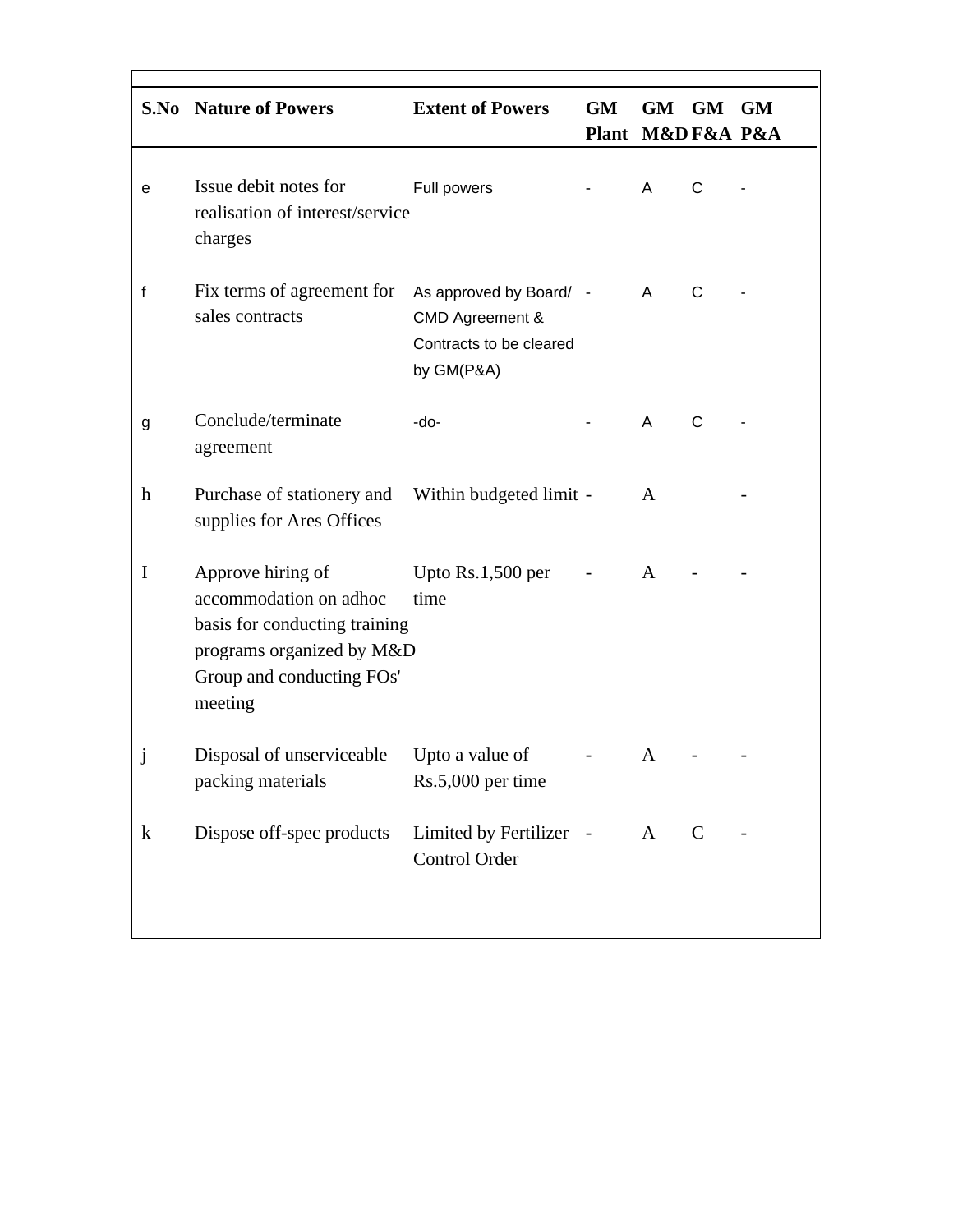### TITLE: DELEGATION OF AUTHORITY POLICY

POLICY – 14

PAGE 11 OF 20

|             | <b>S.No Nature of Powers</b>                                                                                                           | <b>Extent of Powers</b>                                    | GM<br>Plant M&DF&A P&A      | GM GM GM     |              |   |
|-------------|----------------------------------------------------------------------------------------------------------------------------------------|------------------------------------------------------------|-----------------------------|--------------|--------------|---|
| В           | Market Development                                                                                                                     |                                                            |                             |              |              |   |
| a           | release advertisements and<br>promotional materials in<br>variousmedia                                                                 | Subject to Company<br>Policy as agreed to by<br><b>CMD</b> |                             | A            |              |   |
| b           | Expenses on field promotion/<br>agro services                                                                                          |                                                            |                             | A            |              |   |
| C           | <b>Appoint Advertising Agency</b>                                                                                                      |                                                            |                             | A            | C            |   |
| C           | Distribution                                                                                                                           |                                                            |                             |              |              |   |
| a           | Conclude/terminate annual Committee of 4, one -<br>transport/warehouse<br>ontracts and labour handling from M&D recommends<br>contract | from Finanace & 3                                          |                             | A            | C            | C |
| b           | Emergency adhoc warehouse Upto Rs.10,000 at a<br>contracts                                                                             | time                                                       |                             | A            |              |   |
|             |                                                                                                                                        | Above Rs.10,000 at a -<br>time                             |                             | $\mathbf{A}$ | $\mathsf{C}$ |   |
| $\mathsf C$ | Emergency adhoc warehouse Upto Rs.5,000 at a<br>contracts                                                                              | time                                                       |                             |              |              |   |
| d           | Emergency adhoc labour<br>handling contracts                                                                                           | Upto Rs.5,000 at a<br>time                                 | $\sim 10^{11}$ km s $^{-1}$ | A            |              |   |
| е           | Pay railways for freight<br>demurrage, staff salaries etc.                                                                             | Full powers                                                |                             | A            |              |   |
|             |                                                                                                                                        |                                                            |                             | $POLICY-14$  |              |   |
|             | TITLE: DELEGATION OF AUTHORITY POLICY                                                                                                  |                                                            |                             |              |              |   |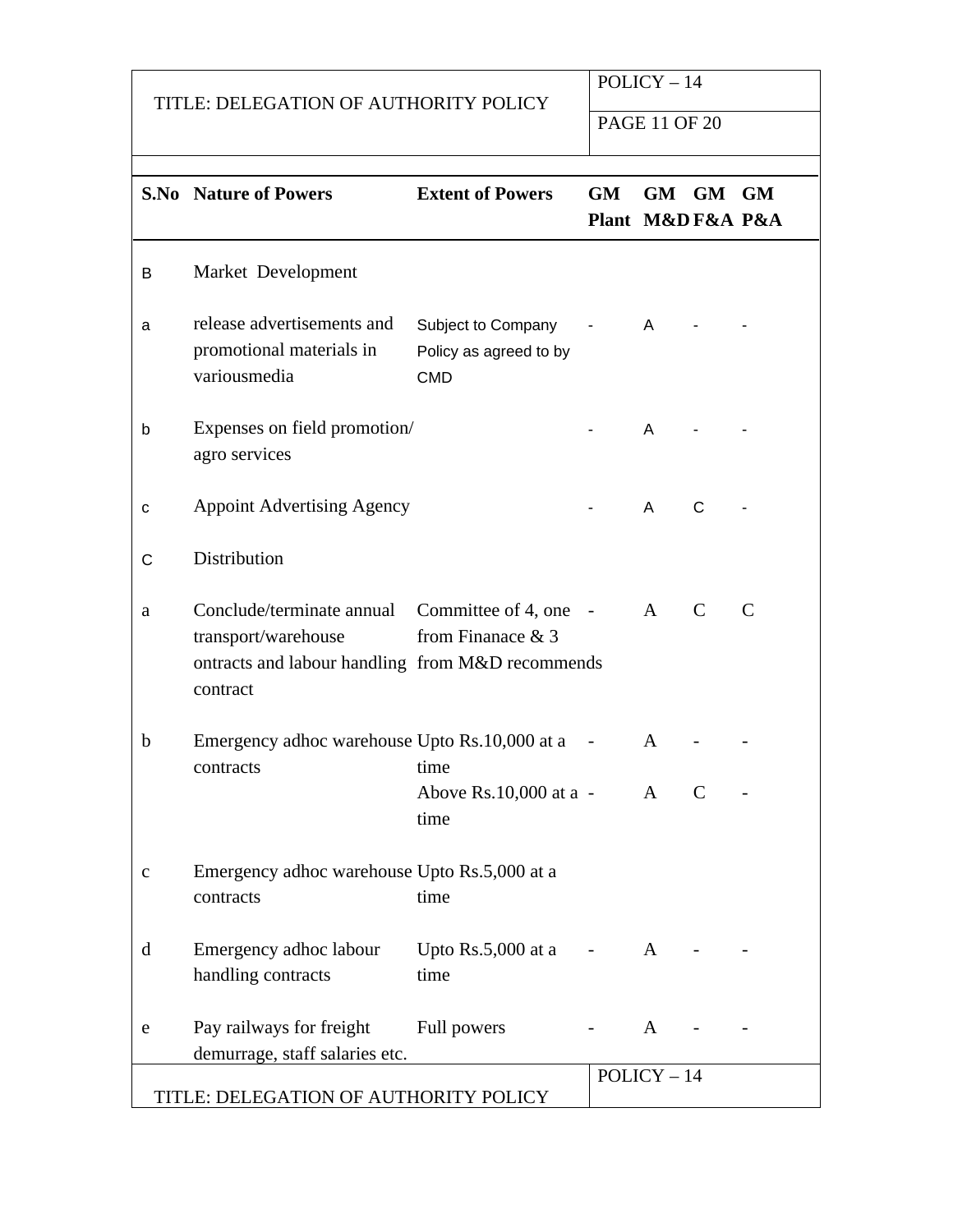|             |                                                                                                                          |                                                                 | <b>PAGE 12 OF 20</b> |              |           |           |
|-------------|--------------------------------------------------------------------------------------------------------------------------|-----------------------------------------------------------------|----------------------|--------------|-----------|-----------|
|             |                                                                                                                          |                                                                 |                      |              |           |           |
|             | <b>S.No</b> Nature of Powers                                                                                             | <b>Extent of Powers</b>                                         | <b>GM</b>            | <b>GM</b>    | <b>GM</b> | <b>GM</b> |
|             |                                                                                                                          |                                                                 | Plant M&DF&A P&A     |              |           |           |
| Ш           | <b>FINANACE &amp; ACCOUNTS</b>                                                                                           |                                                                 |                      |              |           |           |
| a           | Give receipts, releases and Full powers<br>other discharge for moneys<br>payable to MFL for claims<br>and demands of MFL |                                                                 |                      |              | A         |           |
| b           | Write off losses (other than Rs.5,000 per transaction R<br>Write off of shortage of<br>stocks & spares)                  | & Rs.50,000 per year<br>with post notification to<br><b>CMD</b> |                      | R.           | A         | R         |
| C           | Sanction maintenance of<br>imprest funds and advance<br>for payment                                                      | Rs.5,000 per<br>Transaction &<br>Rs 50,000 per year             | R                    | $\mathsf{R}$ | A         | R         |
| $\mathbf d$ | Invest MFL funds in short<br>& Long term deposits                                                                        | According to guidelines -<br>of Board/CMD                       |                      |              | A         |           |
| e           | Borrow short-term/long<br>funds from Banks/Financial of Board/CMD<br>Institutions                                        | According to guidelines -                                       |                      |              | A         |           |

|--|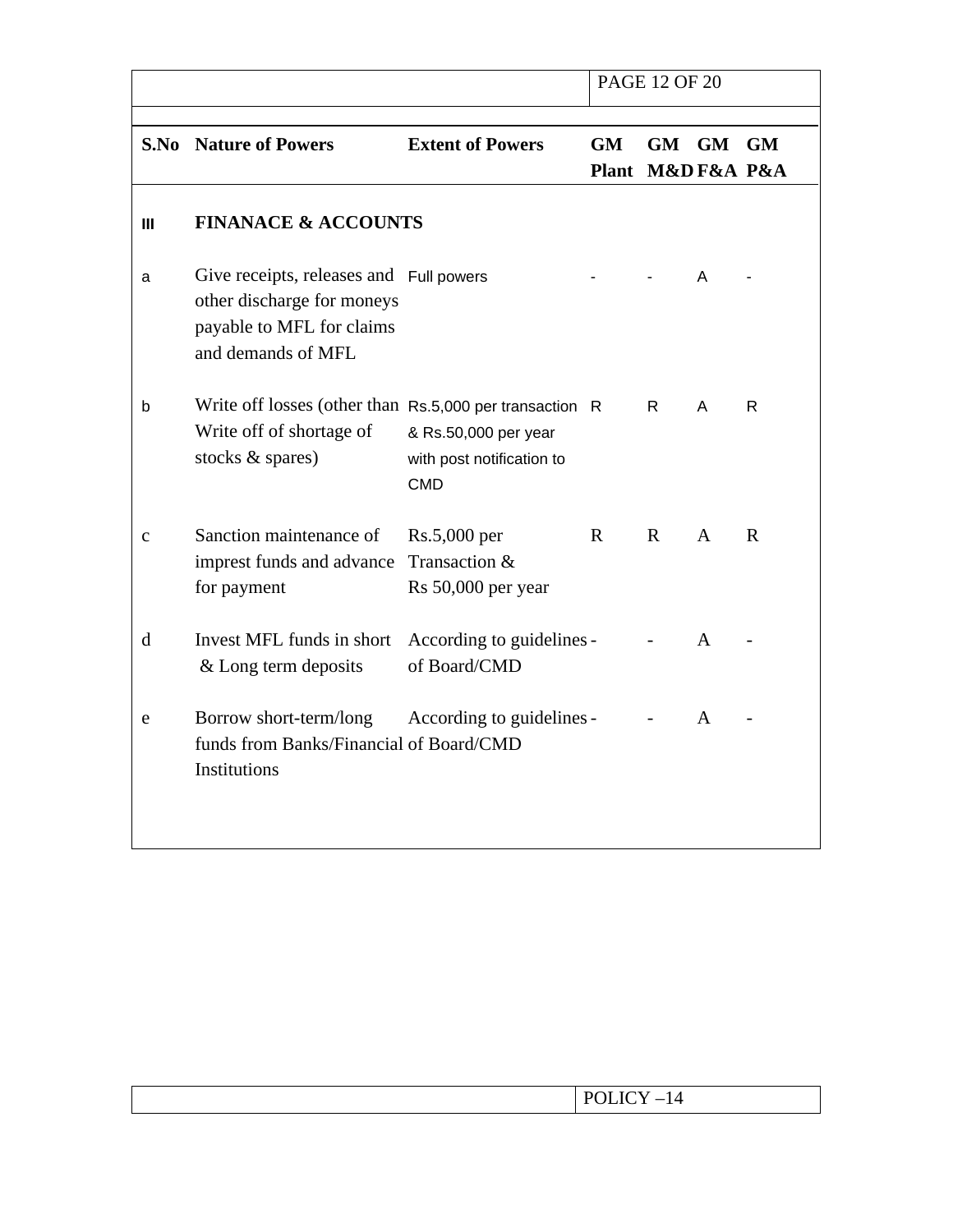| TITLE: DELEGATION OF AUTHORITY POLICY |                                                                                                                                                                                                                                                                                                                      |                                                                                                                                                                                                                                  |           | <b>PAGE 13 OF 20</b> |                            |   |  |
|---------------------------------------|----------------------------------------------------------------------------------------------------------------------------------------------------------------------------------------------------------------------------------------------------------------------------------------------------------------------|----------------------------------------------------------------------------------------------------------------------------------------------------------------------------------------------------------------------------------|-----------|----------------------|----------------------------|---|--|
|                                       | <b>S.No</b> Nature of Powers                                                                                                                                                                                                                                                                                         | <b>Extent of Powers</b>                                                                                                                                                                                                          | <b>GM</b> | GM                   | GM GM<br>Plant M&D F&A P&A |   |  |
| f                                     | Provide adequate insurance All Heads of Depart.<br>coverage for plant raw<br>materials, project, inventories submit their recommen-<br>personal accident workmen's dation to Finance dept.<br>compensation, vehicle<br>insurance of all departments for insurance. In case<br>and all other insurance<br>liabilities | will furnish basic date &<br>GM(F&A) will arrange<br>Dept. Head recommen-<br>dation is not accepted,<br>CMD's approval will be<br>obtained. GM(F&A)<br>will report quarterly to<br>CMD regarding status<br>of insurance coverage | R         | R                    | A                          | R |  |
| g                                     | Payment of bills of vendors/<br>contractors and bills for<br>services or discharge of<br>claims against the company                                                                                                                                                                                                  |                                                                                                                                                                                                                                  |           |                      | $\mathsf{A}$               |   |  |
| $\mathbf h$                           | Maintenance of books of the Subject to delegation<br>Company and have them<br>audited by Internal/External CMD<br>auditors appointed by Board                                                                                                                                                                        | and directions of Board/                                                                                                                                                                                                         |           |                      | A                          |   |  |
| Ι                                     | Safe custody of company<br>funds, contracts, documents<br>etc.                                                                                                                                                                                                                                                       | Full powers                                                                                                                                                                                                                      |           |                      | A                          |   |  |
| J                                     | Settlement of employees<br>claims                                                                                                                                                                                                                                                                                    | Full powers subject to<br><b>Company Policy</b>                                                                                                                                                                                  | R         | R                    | R                          | A |  |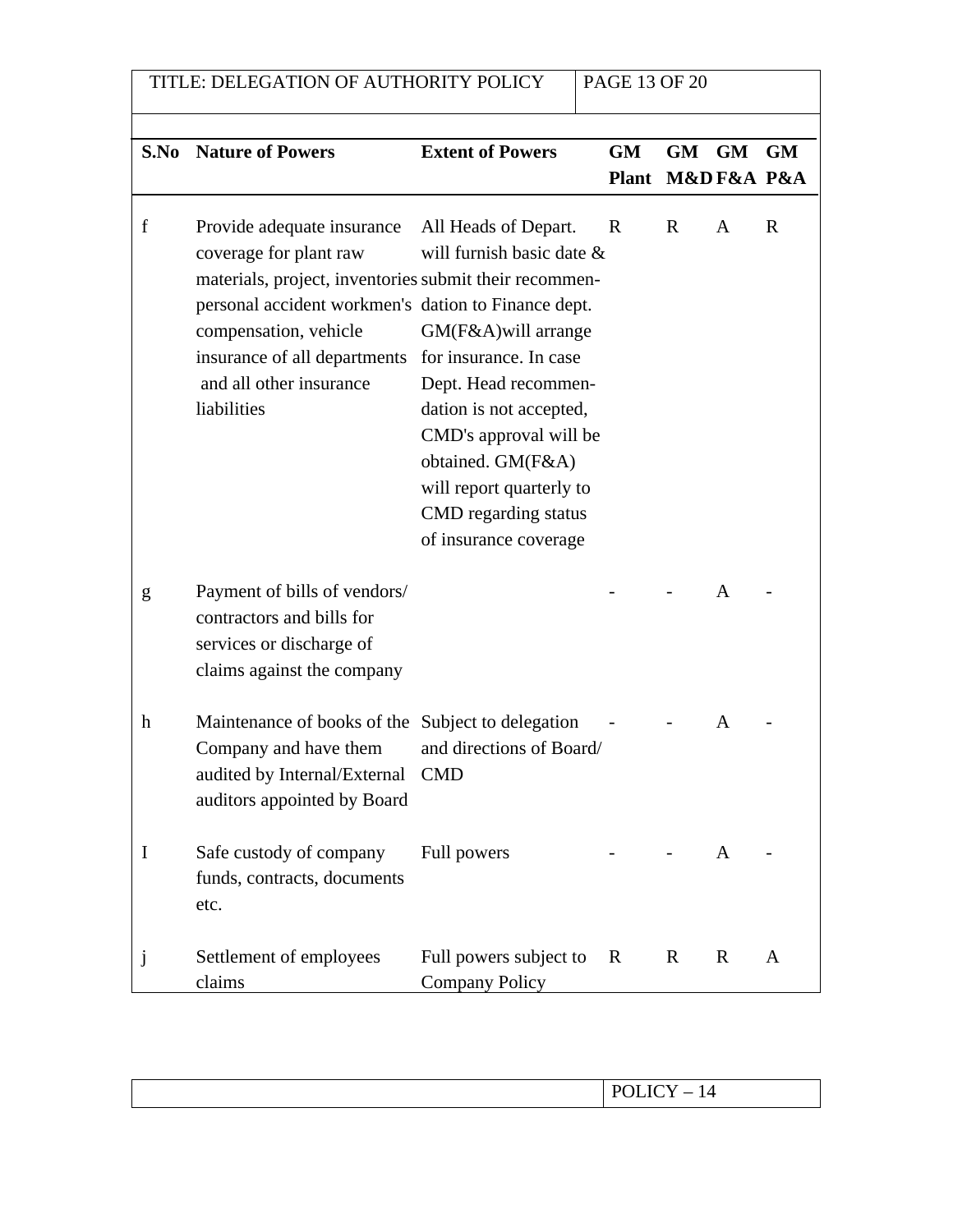| TITLE; DELEGATION OF AUTHORITY POLICY |                                                                                                               |                                                                                                                                                                                              |                           | <b>PAGE 14 OF 20</b> |              |                         |
|---------------------------------------|---------------------------------------------------------------------------------------------------------------|----------------------------------------------------------------------------------------------------------------------------------------------------------------------------------------------|---------------------------|----------------------|--------------|-------------------------|
| S.No                                  | <b>Nature of Powers</b>                                                                                       | <b>Extent of Powers</b>                                                                                                                                                                      | <b>GM</b><br><b>Plant</b> | GM                   | <b>GM</b>    | <b>GM</b><br>M&DF&A P&A |
| $\bf k$                               | Coordinating preparation of<br>annual budget, supplemen-<br>tary budget, cash flows and<br>financial analysis | According to directives -<br>of CMD/Board                                                                                                                                                    |                           |                      | A            |                         |
| 1                                     | Preparation of financial<br>reports                                                                           | Full powers                                                                                                                                                                                  |                           |                      | A            |                         |
| m                                     | Review/Initiate procedures/<br>systems of the Company                                                         | CMD's approves                                                                                                                                                                               | R                         | R                    | C            | R                       |
| n                                     | Accept Hundis/other Bills of Full powers<br>Exchange and Letter of<br>Credit etc.                             |                                                                                                                                                                                              |                           |                      | A            |                         |
| 0                                     | Issue invoices/credit notes/<br>debit notes                                                                   | On the advice of other R<br>Group Heads                                                                                                                                                      |                           | $\mathbf{R}$         | $\mathsf{A}$ | $\mathbf R$             |
| IV                                    | PERSONNEL & ADMINISTRATION:                                                                                   |                                                                                                                                                                                              |                           |                      |              |                         |
| a                                     | Recruit regular personnel                                                                                     | On request from the<br>Group/Dept.Head<br>concerned with the<br>approval of CMD and<br>as per the recommen-<br>dation of Selection<br>Committee approved by<br>concerned Group/Dept.<br>head | A                         | A                    | A            | A/I                     |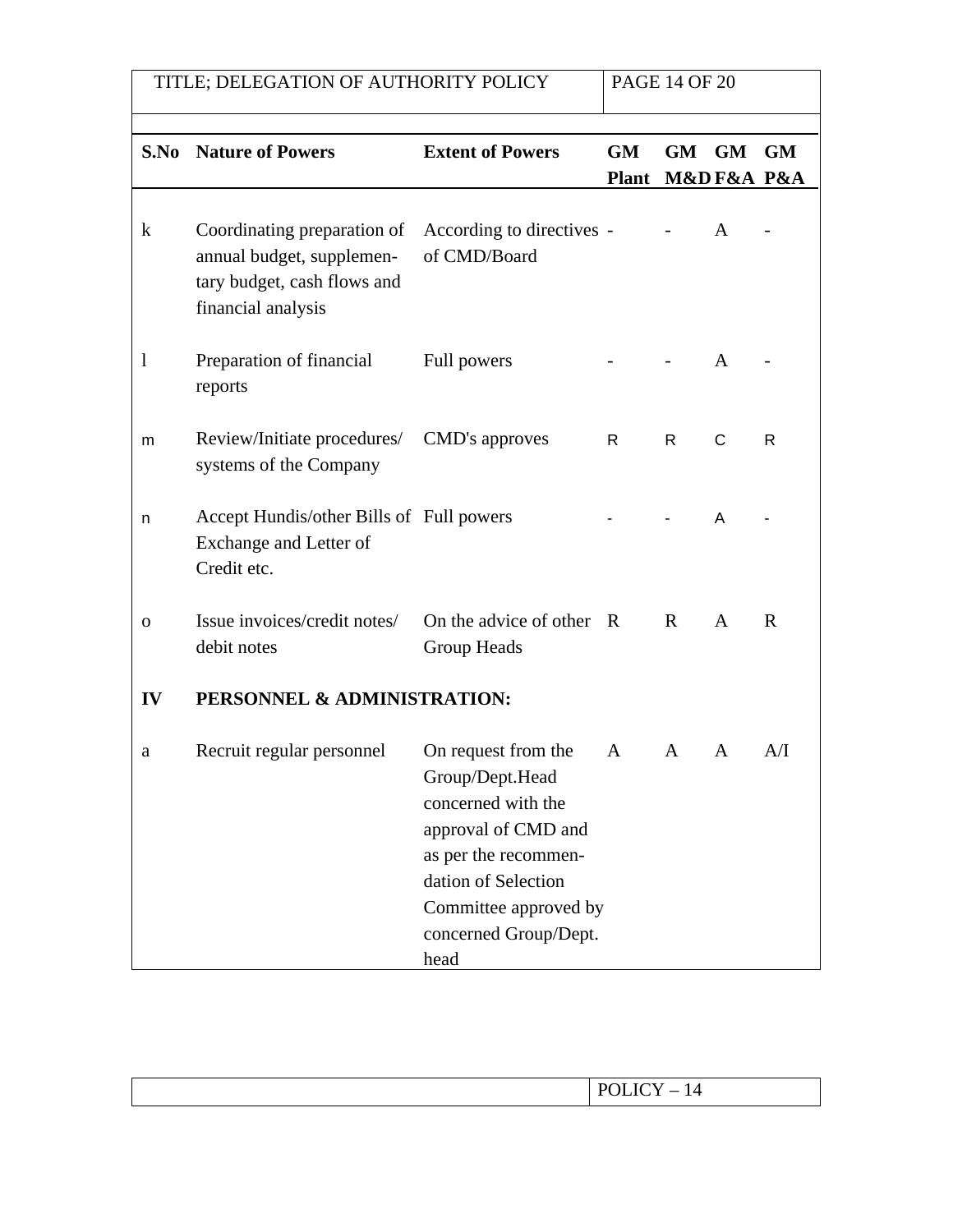| TITLE: DELEGATION OF AUTHORITY POLICY |                                                                                                                                           |                                                                                                                                                                                                                                    |       |           | <b>PAGE 15 OF 20</b> |              |              |
|---------------------------------------|-------------------------------------------------------------------------------------------------------------------------------------------|------------------------------------------------------------------------------------------------------------------------------------------------------------------------------------------------------------------------------------|-------|-----------|----------------------|--------------|--------------|
|                                       |                                                                                                                                           |                                                                                                                                                                                                                                    |       |           |                      |              |              |
| S.No                                  | Nature of Powers Extent of Powers GM                                                                                                      |                                                                                                                                                                                                                                    |       | <b>GM</b> | <b>GM</b>            | <b>GM</b>    |              |
|                                       |                                                                                                                                           |                                                                                                                                                                                                                                    | Plant | M&D       | F&A                  | P&A          |              |
| b                                     | Recruit temporary<br>personnel                                                                                                            | With CMD's<br>approval<br>and post<br>notification to<br>GM(P&A)                                                                                                                                                                   | A     |           | A                    | $\mathbf{A}$ | A/I          |
| C                                     | Fix initial pay of<br>recruits                                                                                                            | On<br>recommendation<br>of<br>the Selection Committee<br>and the approval<br>of<br>Group/Dept.Head<br>upto<br>4 increments for<br>Gr.1<br>thru V, and upto<br>25%<br>of the minimum<br>of the<br>pay scale for<br>Gr.VI &<br>above | A     |           | $\mathbf{A}$         | A            | A/I          |
| $\mathbf d$                           | <b>Extension</b> of<br>probation or<br>confirmation                                                                                       | A                                                                                                                                                                                                                                  | A     |           | A                    | A/I          |              |
| e                                     | Grant of Leave, OT, In accordance<br>LTC,<br>Lunch Allowance,<br>Festival<br>advance,<br>educational<br>allowance and other<br>allowances | with<br>Policyu                                                                                                                                                                                                                    | A     |           | A                    | A            | $\mathbf{A}$ |
| f                                     | Approve travel<br>advance,                                                                                                                | -do-                                                                                                                                                                                                                               | A     |           | A                    | A            | A            |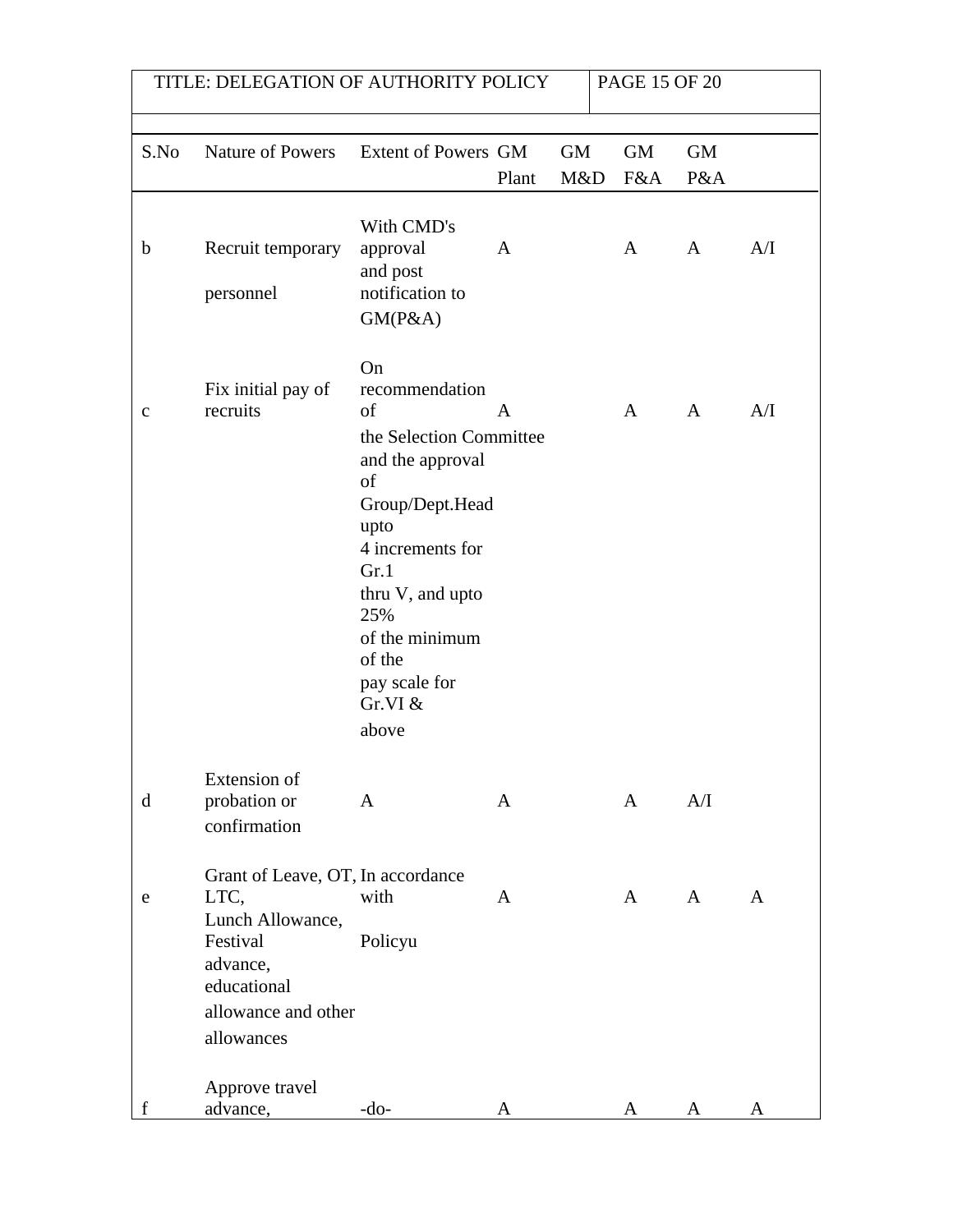|   | authorise tours and<br>travel by<br>air, expense<br>accounts, and<br>medical<br>reimbursement bills |                                                                             |   |              |   |     |
|---|-----------------------------------------------------------------------------------------------------|-----------------------------------------------------------------------------|---|--------------|---|-----|
| g | Grant pay increase with                                                                             | In accordance<br>policies and<br>guidelines<br>issued from time<br>to time. | A | $\mathbf{A}$ | A | A/I |

|              |                                                         |                                     |            | $POLICY-14$                        |                                    |               |  |
|--------------|---------------------------------------------------------|-------------------------------------|------------|------------------------------------|------------------------------------|---------------|--|
|              | TITLE: DELEGATION OF AUTHORITY POLICY                   |                                     |            | <b>PAGE 16 OF 20</b>               |                                    |               |  |
|              |                                                         |                                     |            |                                    |                                    |               |  |
| S.No         | Nature of<br>Powers                                     | Delegation of Authority             |            |                                    |                                    |               |  |
|              |                                                         | Employees not appointed<br>by Board |            | Employees<br>appointed<br>by Board |                                    |               |  |
|              |                                                         | Approving                           |            | Appellate                          | Approvi Appellat<br>ng<br>Discipli | e<br>Authorit |  |
|              |                                                         | Disciplinary<br>Authority           |            | Authority                          | nary<br>Authorit<br>y              | У             |  |
| $\mathbf{h}$ | Issue charge-sheets<br>and/or suspend<br>employees      | GM(P&A)                             |            | <b>CMD</b>                         |                                    |               |  |
| $\mathbf I$  | Conduct inquires/<br>Domestic inquires                  | GM(P&A)                             |            | <b>CMD</b>                         |                                    |               |  |
| j            | i) Punish (except<br>discharge/termi-<br>nate employee) | GM(P&A)                             |            | <b>CMD</b>                         |                                    |               |  |
|              | ii) Punish (discharge<br>/terminate<br>employee         | GM(P&A)<br>with the<br>concurrence  | <b>CMD</b> | <b>CMD</b>                         |                                    | <b>Board</b>  |  |
|              |                                                         |                                     |            |                                    |                                    |               |  |
|              |                                                         |                                     |            |                                    |                                    |               |  |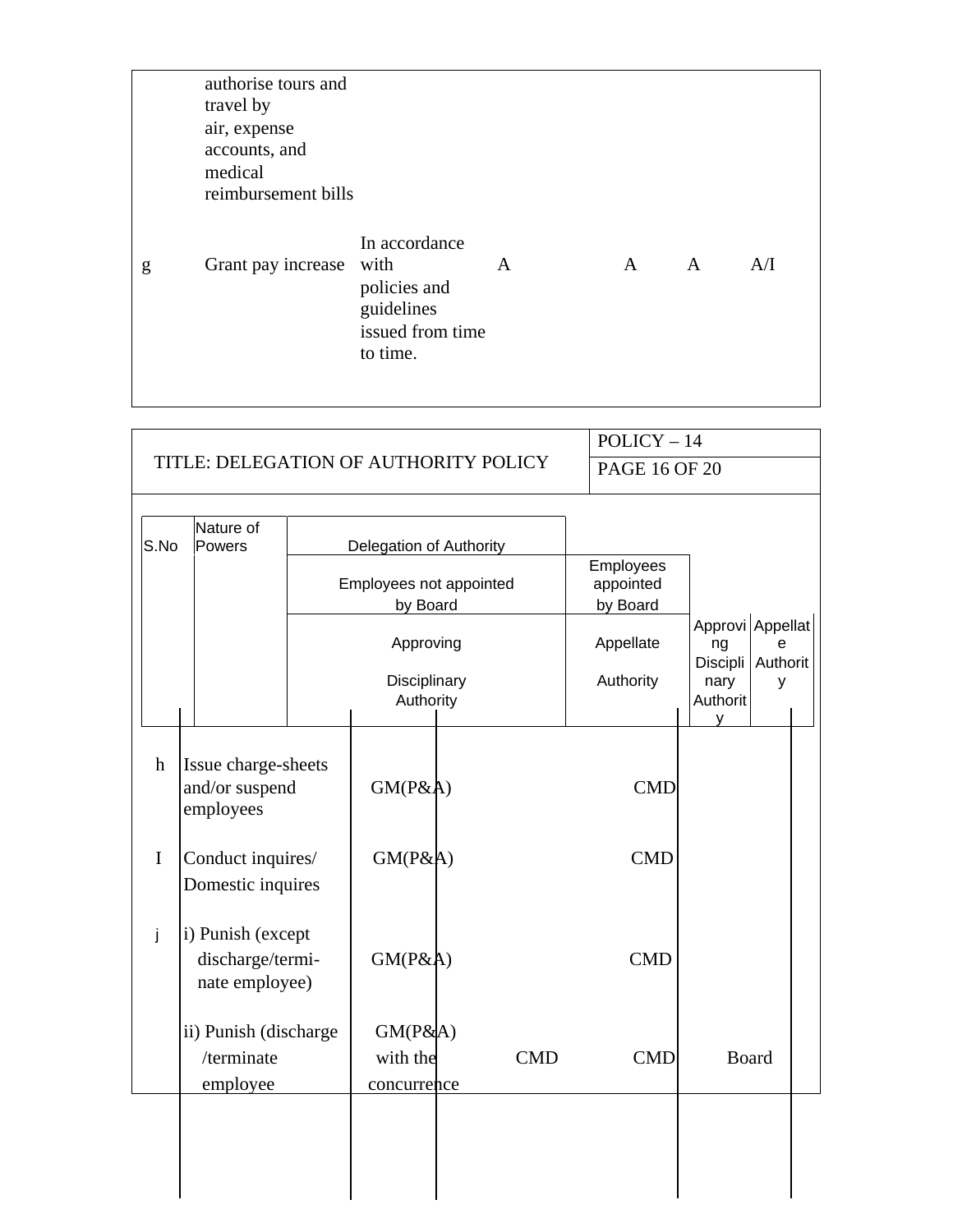|                                | of CMD  |            |            |              |  |
|--------------------------------|---------|------------|------------|--------------|--|
| k Acceptance of<br>resignation | GM(P&A) | <b>CMD</b> | <b>CMD</b> | <b>Board</b> |  |

# **(Amended per circular Resolution dated 19.11.03)**

|             |                                                                                    |                                         | $POLICY-14$          |                  |              |              |
|-------------|------------------------------------------------------------------------------------|-----------------------------------------|----------------------|------------------|--------------|--------------|
|             | TITLE: DELEGATION OF AUTHORITY POLICY                                              |                                         | <b>PAGE 16 OF 20</b> |                  |              |              |
|             |                                                                                    |                                         |                      |                  |              |              |
|             | <b>S.No</b> Nature of Powers                                                       | <b>Extent of Powers</b>                 | <b>GM</b>            | <b>GM</b>        | GM GM        |              |
|             |                                                                                    |                                         |                      | Plant M&DF&A P&A |              |              |
| 1           | Transfer of employees within With post notification<br>groups                      | to $GM(F&A)/A$<br>GM(P&A)-Full powers   | A A                  |                  | $\mathsf{A}$ | $\mathsf{A}$ |
| m           | Transfer employees from one with approval of CMD<br>to another group<br>allowances | and post notification to<br>$GM$ (F&A)  | R                    | R                | $\mathbf R$  | R/I          |
| n           | <b>Release Public Relations Ads</b>                                                |                                         |                      |                  |              | A            |
| $\mathbf 0$ | Leasing of residences for<br>MFL employees                                         | Per Policy                              | A                    | A                | A            | A/I          |
| p           | Incur repairs on Company<br>vehicles (cars, jeeps etc.)                            | Upto Rs.6000 per<br>vehicle at one time | A                    | $\mathsf{A}$     | <b>NIL</b>   | A            |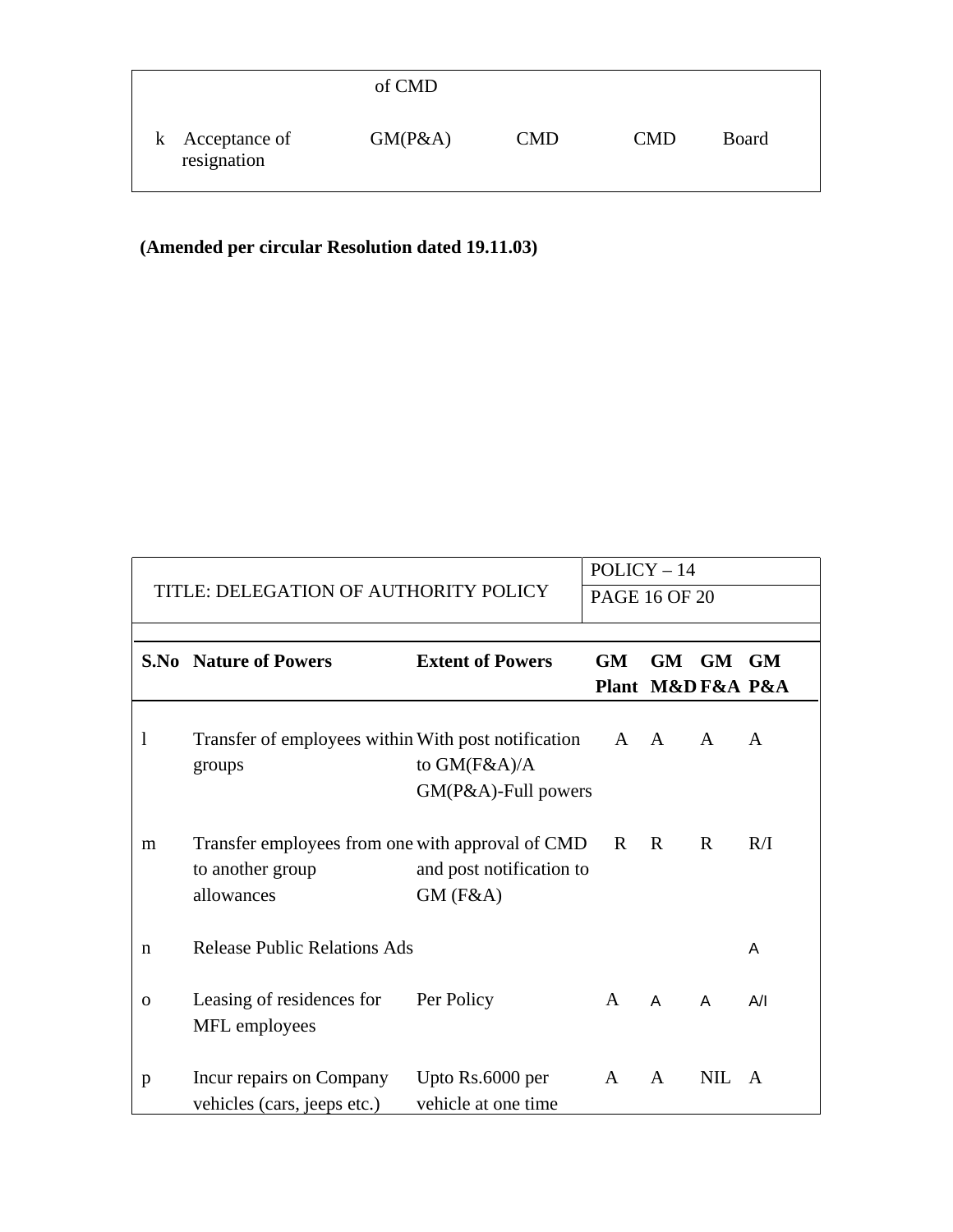|   |                                                                             |                                               | $POLICY-14$          |                   |              |   |
|---|-----------------------------------------------------------------------------|-----------------------------------------------|----------------------|-------------------|--------------|---|
|   | TITLE: DELEGATION OF AUTHORITY POLICY                                       |                                               | <b>PAGE 17 OF 20</b> |                   |              |   |
|   |                                                                             |                                               |                      |                   |              |   |
|   | <b>S.No Nature of Powers</b>                                                | <b>Extent of Powers</b>                       | <b>GM</b>            | GM.               | GM GM        |   |
|   |                                                                             |                                               |                      | Plant M&D F&A P&A |              |   |
| q | Approve hiring of accommo- Concurrence of<br>dation on adhoc basis to       | GM(F&A)to be                                  |                      |                   | C            | A |
|   | conduct training session/                                                   | obtained if the hire                          |                      |                   |              |   |
|   | recruitment tests etc.                                                      | charges exceed Rs.2000<br>at a time           |                      |                   |              |   |
|   |                                                                             |                                               |                      |                   |              |   |
| r | Accept tenders for award of On the recommendations<br>contracts for canteen | of a Committee of 3 one                       |                      |                   | $\mathsf{C}$ | A |
|   | (services), buses and cars (for from Finance & 2 from                       |                                               |                      |                   |              |   |
|   | transport of personnel) and                                                 | P&P Thangaraju with                           |                      |                   |              |   |
|   | entering into a contract                                                    | Concurrence of GM(F&A)                        |                      |                   |              |   |
|   |                                                                             | and approval of CMD                           |                      |                   |              |   |
| S | Deployment of security<br>personnel, ensure security                        | Subject to requirements R<br>approved by CMD/ |                      | R                 | R            | A |
|   | checks and ofter rewards to                                                 | Security of the Plant                         |                      |                   |              |   |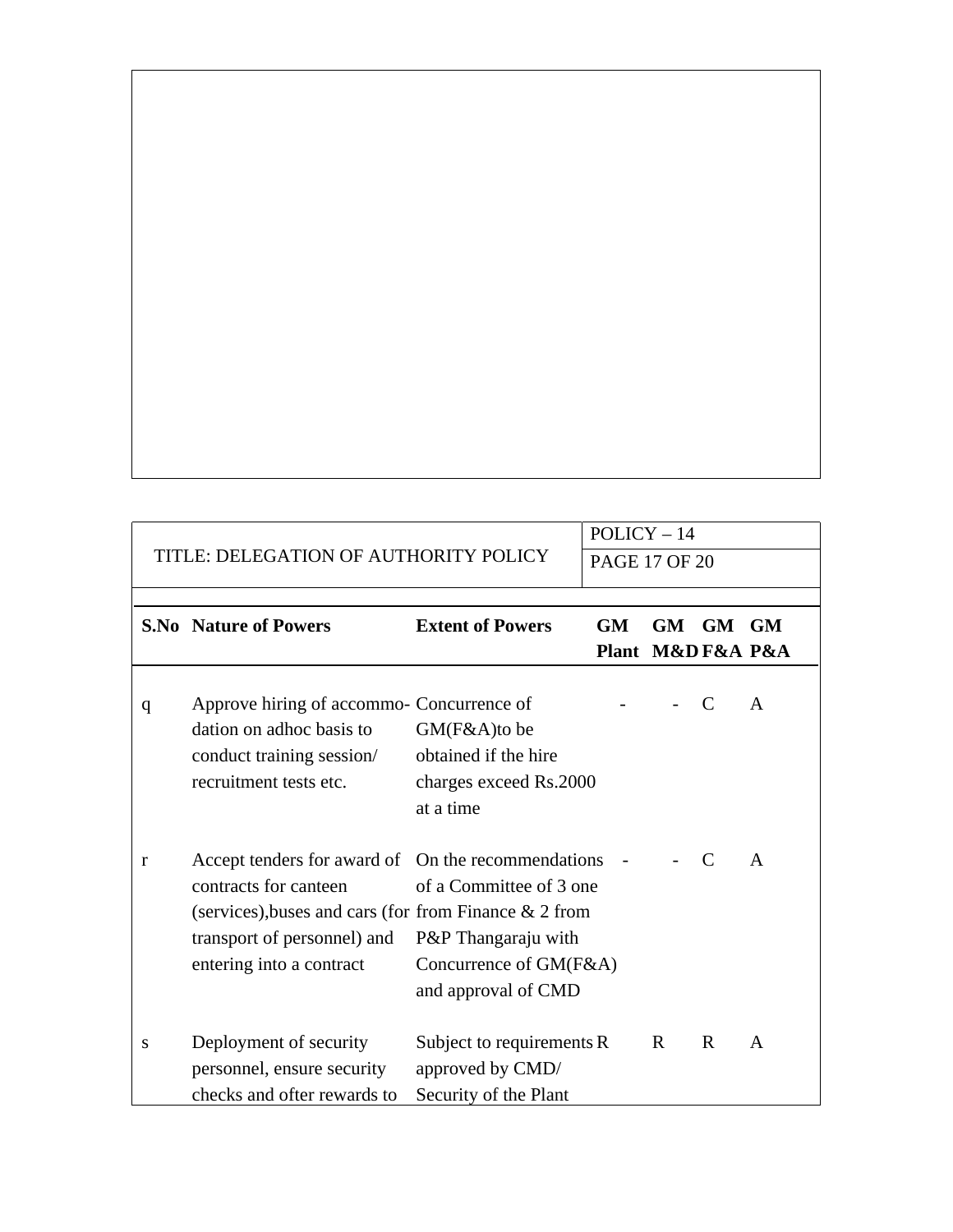|   | security staff                                                                                         |                    |              |   |              |              |
|---|--------------------------------------------------------------------------------------------------------|--------------------|--------------|---|--------------|--------------|
|   | Running of Canteen,<br>providing employee transport<br>and provide first aid and<br>medical facilities | Full Powers        |              |   |              | A            |
| u | Employee suggestion<br>programs, service award<br>scheme etc.                                          | <b>Full Powers</b> | $\mathbb{R}$ | R | $\mathbf{R}$ | $\mathsf{A}$ |
| V | Arrange publishing of MFL Full Powers<br>Mirror                                                        |                    |              |   |              | A            |

|             |                                                                                                                                        |                                 | $POLICY-14$          |                   |       |              |
|-------------|----------------------------------------------------------------------------------------------------------------------------------------|---------------------------------|----------------------|-------------------|-------|--------------|
|             | TITLE: DELEGATION OF AUTHORITY POLICY                                                                                                  |                                 | <b>PAGE 18 OF 20</b> |                   |       |              |
|             |                                                                                                                                        |                                 |                      |                   |       |              |
|             | <b>S.No Nature of Powers</b>                                                                                                           | <b>Extent of Powers</b>         | GM.                  | <b>GM</b>         | GM GM |              |
|             |                                                                                                                                        |                                 |                      | Plant M&D F&A P&A |       |              |
| W           | Arrange/coordinate training Full Powers<br>programs                                                                                    |                                 | R                    | R                 | R     | $\mathsf{A}$ |
| $\mathbf X$ | Nigotiate, defend, settle,<br>agree, refer an industrial<br>dispute or matters regarding<br>employees and incur<br>expenditure thereon | Subject to directions<br>of CMD | $\mathbf R$          | R                 | R     | A            |
| $\vee$      | <b>GENERAL ADMINISTRATION</b>                                                                                                          |                                 |                      |                   |       |              |
| A           | Provide telephone at<br>residence/office/plant                                                                                         | <b>According to Policy</b>      | R.                   | R                 | R.    | R/I          |
| $\mathbf b$ | Maintain telex services                                                                                                                |                                 |                      |                   |       |              |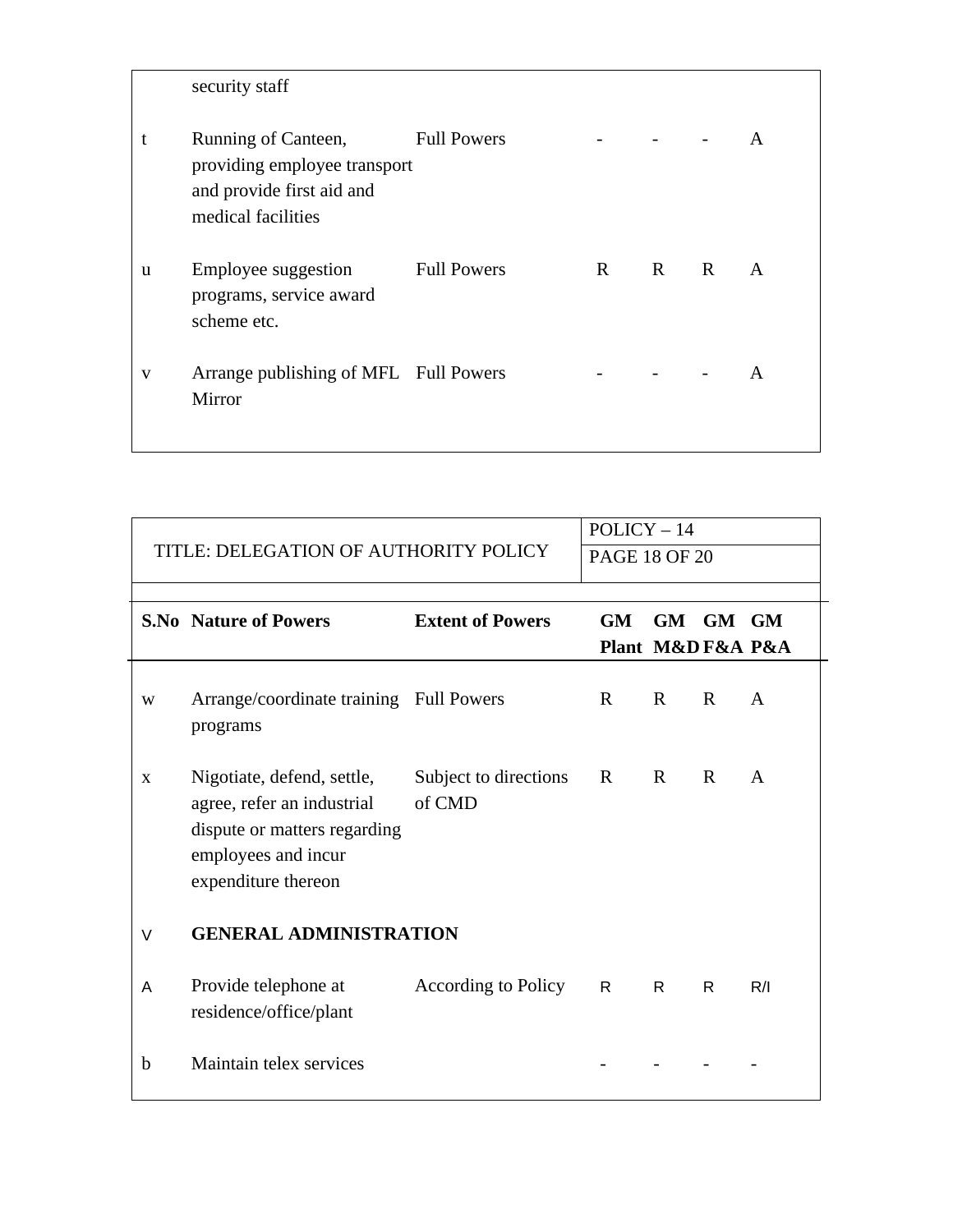| C | Incur entertainment<br>expenditure and hospitality<br>expenses                 | Subject to Entertain- A A<br>ment Policy                                                             |              |              | $\mathbf{A}$ | A            |
|---|--------------------------------------------------------------------------------|------------------------------------------------------------------------------------------------------|--------------|--------------|--------------|--------------|
| d | Authorise local and emergent Upto Rs.500 at one time A A<br>purchases/printing | with post notification to<br>Materials Manager for<br>regularisation according<br>to Purchase Policy |              |              | $\mathsf{A}$ | $\mathsf{A}$ |
| e | Buy books and periodicals                                                      |                                                                                                      | $\mathsf{A}$ | $A \qquad A$ |              | A            |
| f | To grant advances for<br>festivals for Gr.I to V                               | As per Policy                                                                                        | $\mathsf{A}$ | A            | $\mathsf{A}$ | A            |

|   | TITLE: DELEGATION OF AUTHORITY POLICY                                                 |                                                                                                                                                                               |           | $POLICY-14$          |       |     |
|---|---------------------------------------------------------------------------------------|-------------------------------------------------------------------------------------------------------------------------------------------------------------------------------|-----------|----------------------|-------|-----|
|   |                                                                                       |                                                                                                                                                                               |           | <b>PAGE 19 OF 20</b> |       |     |
|   |                                                                                       |                                                                                                                                                                               |           |                      |       |     |
|   | <b>S.No</b> Nature of Powers                                                          | <b>Extent of Powers</b>                                                                                                                                                       | <b>GM</b> | <b>GM</b>            | GM GM |     |
|   |                                                                                       |                                                                                                                                                                               |           | Plant M&D F&A P&A    |       |     |
| g | To grant housing loans $\&$<br>vehicle advances                                       | As per Policy & autho-R<br>rised by CMD. Quarter-<br>ly report to CMD by<br>authorising officers in<br>respect of grant of<br>vehicle advance other<br>than motor car advance |           | R                    | R     | R/I |
| h | Excute legal instruments,<br>accept & execute surety<br>bonds over a value of Rs.1000 | As per Policy & autho- -<br>rised by CMD.                                                                                                                                     |           |                      |       | A   |
|   | Below value of Rs.1,000                                                               |                                                                                                                                                                               |           |                      |       | A   |
|   | For value over Rs.1,000 to                                                            | Concurrence of                                                                                                                                                                |           |                      | C     | A   |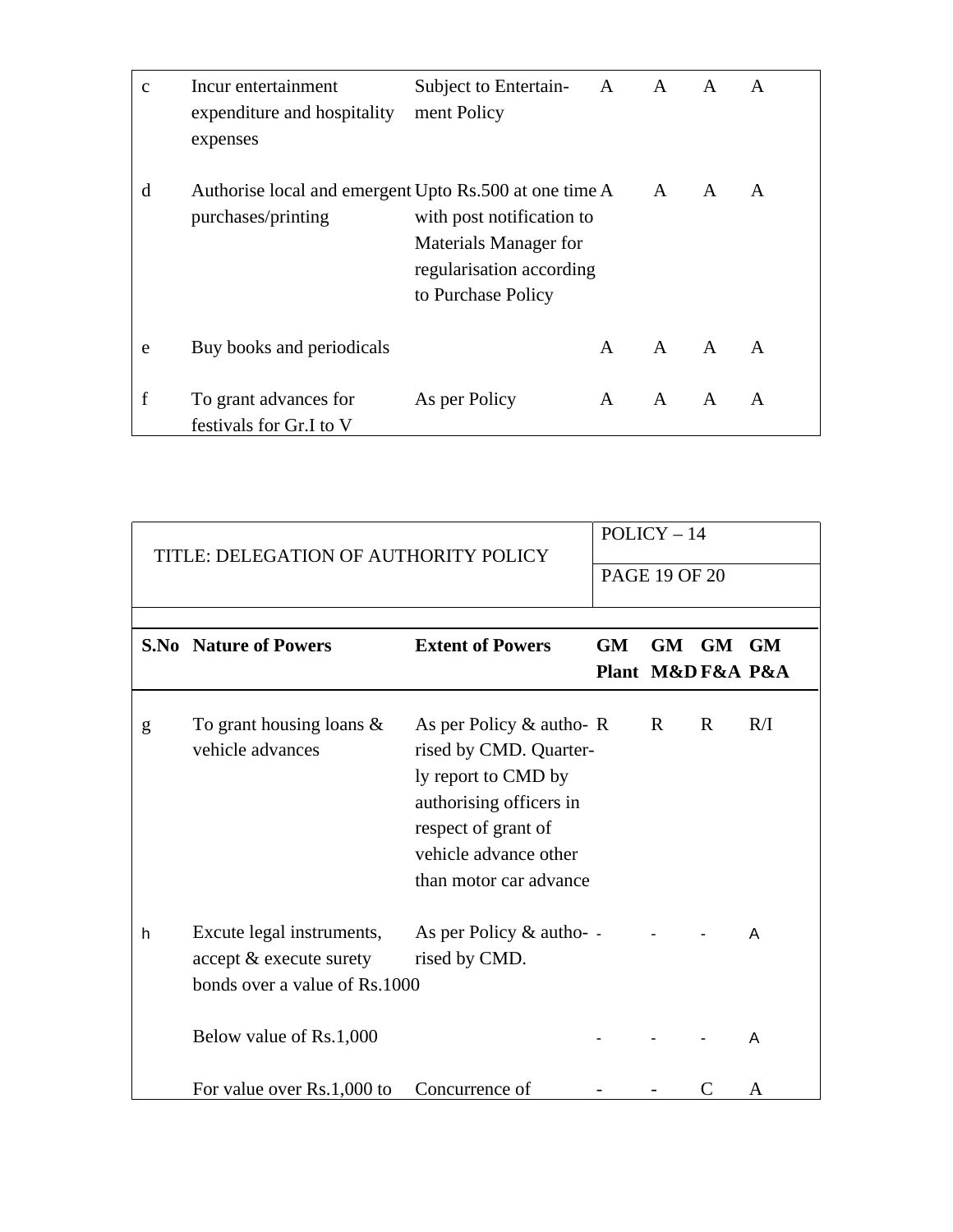|   | be obtained                                                                                   | GM(F&A)                                                                                            |                       |   |
|---|-----------------------------------------------------------------------------------------------|----------------------------------------------------------------------------------------------------|-----------------------|---|
| Ι | Represent, institute, defend Full Powers as<br>or abandon legal proceedings authorised by CMD |                                                                                                    |                       | A |
|   | Incur legal expenses for and Upto a limit of Rs.5000 -<br>on behalf of the Company            | at a time                                                                                          |                       | A |
|   |                                                                                               | Beuond a limit of<br>Rs.5000 at a time with<br>the concurrence of<br>GM(F&A)and approval<br>of CMD | <b>All Strategies</b> | A |

|         | TITLE: DELEGATION OF AUTHORITY POLICY                                                                       |                         |    | $POLICY-14$      |              |                        |  |
|---------|-------------------------------------------------------------------------------------------------------------|-------------------------|----|------------------|--------------|------------------------|--|
|         |                                                                                                             | <b>PAGE 20 OF 20</b>    |    |                  |              |                        |  |
|         | <b>S.No</b> Nature of Powers                                                                                | <b>Extent of Powers</b> | GM | Plant M&DF&A P&A | GM GM GM     |                        |  |
| $\bf k$ | Incur expenses for postage, Subject to Policy<br>telegrams, installation of<br>phones, payment of P&T bills |                         |    |                  |              |                        |  |
|         | I For Offices at Manali<br>II For Regional Offices<br><b>III For Delhi Office</b>                           |                         |    | A                | $\mathbf{A}$ | A<br>$\mathsf{C}$<br>C |  |
| n       | Incur expenditure on repair<br>of office equipment, furniture,<br>fittings and fistures                     |                         |    |                  |              |                        |  |
|         | For Offices at Manali and<br>L<br>city                                                                      |                         |    |                  |              | A                      |  |
|         | II For Regional offices                                                                                     |                         |    | A                |              |                        |  |